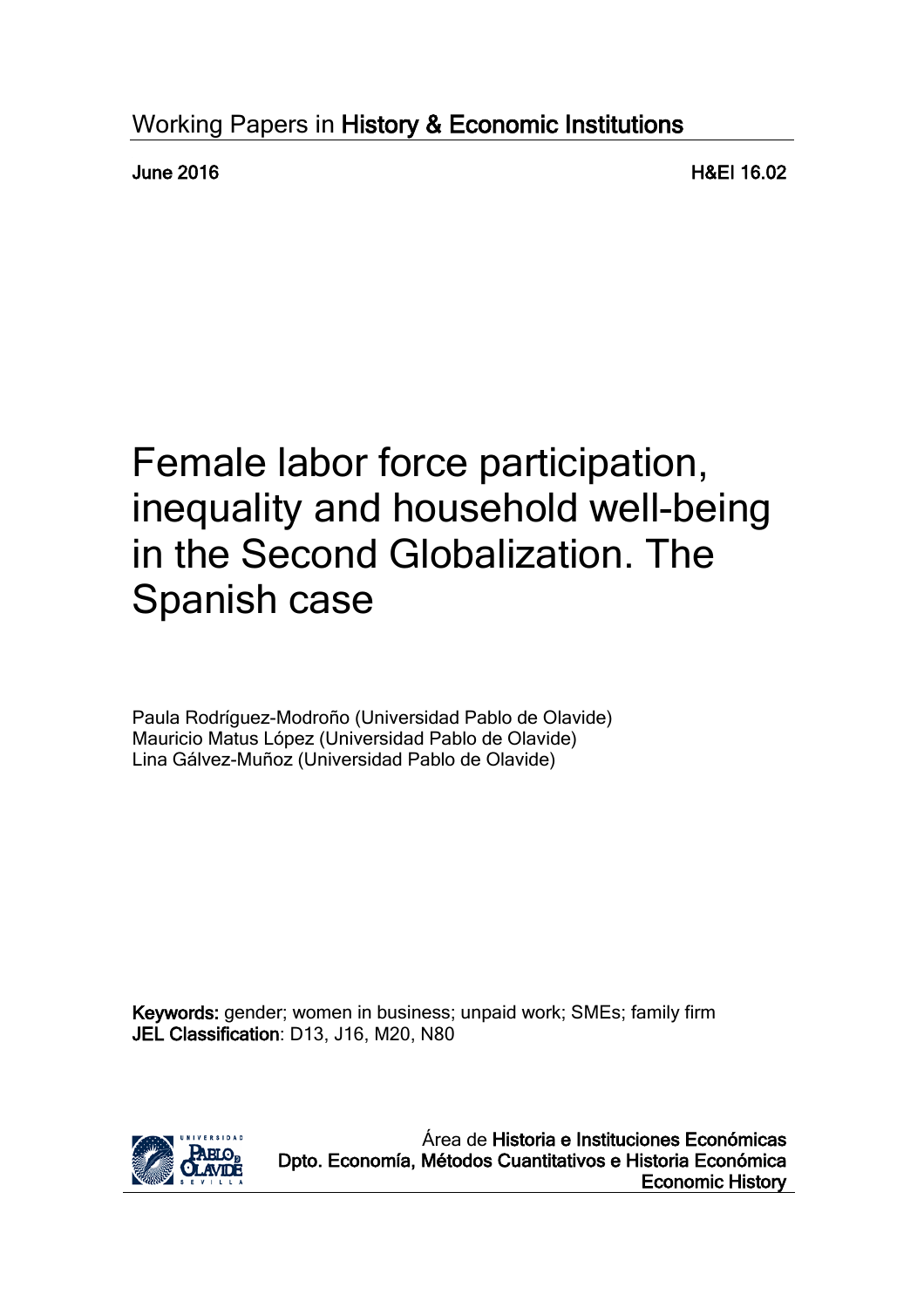## **Female labor force participation, inequality and household well-being in the Second Globalization. The Spanish case**

Paula Rodríguez-Modroño<sup>8</sup> Mauricio Matus-López<sup>[δδ](#page-1-1)</sup> Lina Gálvez-Muñoz<sup>[δδδ](#page-1-2)</sup>

#### **Abstract**

The 20th century has witnessed an increase in the female participation force in Western countries, especially since 1940s. Explanations behind the more intensive use of female labour are of different nature: globalization forces, the relative female/male wage linked to an increase in education and productivity, the tertiarization of the economy, and other institutional and cultural factors that allow women to control fertility, invest in assets other than the family ones and alter female bargaining power. Since these phenomena are complex and might respond to specific reasons and timing in different countries, it is important to advance on country case studies in a comparative basis.

While in other Western countries the increase in female labor participation started to be significant in the 1960s and 1970s, Spanish female activity rates started to rise dramatically in the 1980s, concurrently with the deep integration of Spain in international markets, especially through the entry in the European Union in 1986. In this paper, we will analyze the reasons behind the *decalage* in female labor force participation in Spain after WWII in comparison with other Western countries, and the subsequent catching up from the 1980s in order to determine the level of influence of Spanish integration in international markets, as well as other economic, institutional and cultural factors.

**Key words:** female labor force, globalization, gender analysis, inequality

**JEL codes:** F66, J1, J2, N14, N34

 $\overline{a}$ 

<span id="page-1-0"></span><sup>δ</sup> Paula Rodríguez-Modroño: Department of Economics, Quantitative Methods and Economic History. Universidad Pablo de Olavide. Ctra. de Utrera, km. 1, ES 41013, Sevilla. E-mail: prodmod@upo.es

<span id="page-1-1"></span>δδ Mauricio Matus-López: Department of Economics, Quantitative Methods and Economic History. Universidad Pablo de Olavide. Ctra. de Utrera, km. 1, ES 41013, Sevilla. E-mail: [mmatlop@upo.es](mailto:mmatlop@upo.es)

<span id="page-1-2"></span>δδδ Lina Gálvez-Muñoz: Department of Economics, Quantitative Methods and Economic History. Universidad Pablo de Olavide. Ctra. de Utrera, km. 1, ES 41013, Sevilla. E-mail: [lgalvez@upo.es](mailto:lgalvez@upo.es)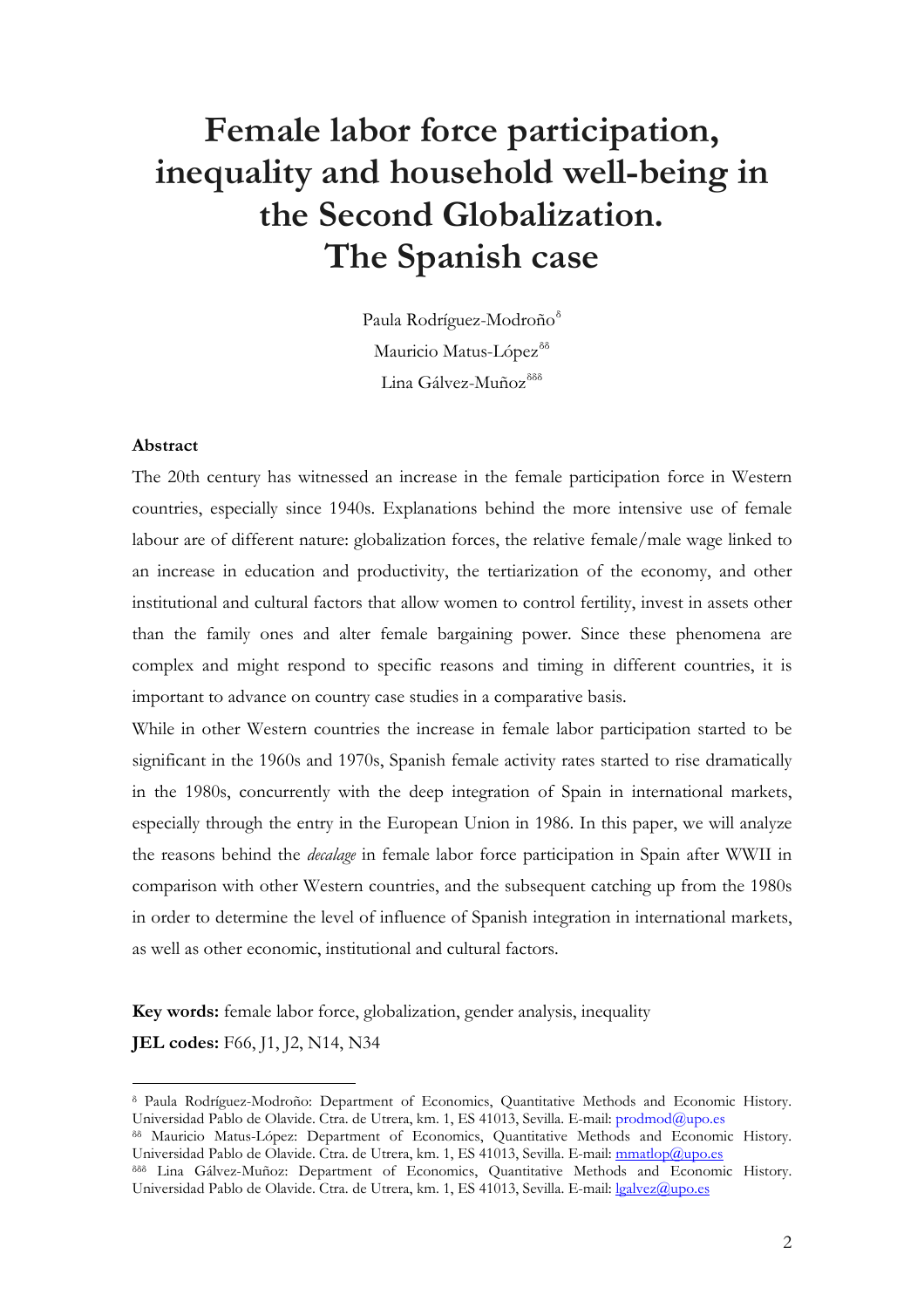### **Female labor force participation, inequality and household well-being in the Second Globalization. The Spanish Case**

#### **1. Introduction**

Most OECD countries have experienced a considerable rise in female labor force participation (FLFP) since the mid 20<sup>th</sup> century. Spain, however, lagged behind and FLFP did not begin to rise significantly until the 1980s. In fact, the timing and pace of that rise have varied across countries, and in spite of the overall increase, differences in levels of female labor force participation were still considerable in the early 2000s (Thévenon, 2013), whereas rates of male labor force participation reflected lower levels of divergence among countries with similar levels of wealth and in their evolution over time. As a result, longterm comparative analysis of rates of female labor force participation is still a controversial issue in economic history and requires regional, national, and international comparative studies in order to gain a better understanding of the most influential explanatory factors. This paper contributes to such an analytical endeavor by examining the specific case of Spain.

Explanations behind the more intensive use of female labor differ in nature: the tertiarization of the economy; globalization forces (Camps et al., 2007); changes in consumption patterns; increased uncertainty in the labor market, which has affected a large proportion of the male population since the crisis in the 1970s and which has endured following the victory of neo-liberal labor legislation; relative female/male wages linked to an increase in education and productivity (Blau et al., 2001); and cultural factors such as divorce laws and contraception that allow women to control fertility and alter female bargaining power (Iversen and Rosenbluth, 2010), increasing female autonomy and modifying their expectations. Finally, changes in legislation and institutional support have influenced FLFP.

The explanation provided by Goldin (1995) in relation to structural change has had a major impact in the literature on economic history, as has criticism of the statistical concealment that exists behind that interpretation. According to this model of FLFP behavior which follows a U-shaped curve running parallel to structural change, rates of female labor force participation are high in preindustrial ages and at the start of industrialization; they then decline with the growth of employment in industry, particularly after the Second Industrial Revolution and the rise of the male breadwinner model, before once again growing with the tertiarization of activity. However, part of the lower section of the U curve is the result of the statistical concealment of censuses and other sources that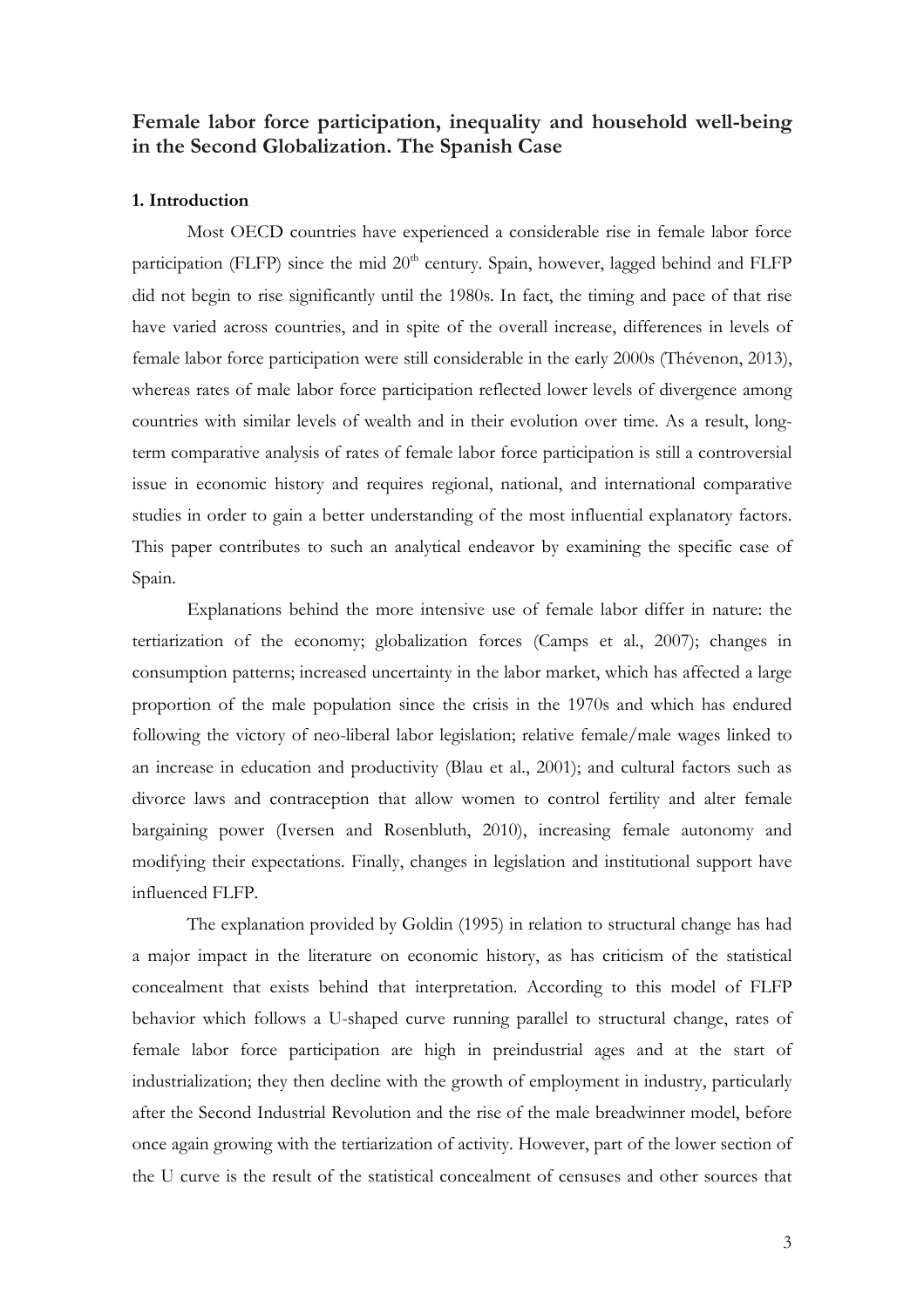tend to class all married women as housewives even if they were domestic workers or even employed in the market, whilst classing men as the active population. In fact, structural change is usually accompanied by statistical change as certain economic activities that were not previously taken into account are made visible and are classed as mercantile.

Hence, the model of the male breadwinner is, in part, a social and historical construction rather than a universal reality, since many men were unable or unwilling to take on this role, and the work and wages of many women were fundamental to maintaining family living standards (Horrel and Humphries, 1997; Humphries, 2010; Humphries and Sarasúa, 2013; Borderías, 2014), as is still the case today. In the case of Spain, women who were employed even in large companies, as reflected by the business records, were classed as housewives, and men, even if they only worked a few days a year as day laborers, in the countryside or the city, were always recorded as being active (Gálvez, 1997).

In any case, what historical research shows is that these phenomena are complex and respond to specific reasons and timing in different countries. Indeed, it is important to conduct country case studies on a comparative basis. Hence, this article analyzes the Spanish case in depth, and examines why it lagged behind, along with the specificities of female activity rate growth. As mentioned previously, while in other Western countries the increase in female labor force participation started to be significant in the 1960s and 1970s, Spanish female activity rates started to rise dramatically in the 1980s, concurrently with Spain's deep integration into international markets, especially through its entry into the European Union in 1986. However, other factors were also at work, such as female education attainment, decline in fertility rates, tertiarization of the Spanish economy and, especially, aspects related to institutional factors linked to the return of democracy in the late 1970s, which brought about important changes for women such as the Divorce law, and the constitutional principle of gender equality since 1978, modifying Franco's discriminatory legislation. Women's right to vote and democracy in general were crucial for such policy changes.

In spite of the questionable quality of labor statistics in Spain since the 1970s, particularly with regard to female labor activity, this paper analyzes the reasons why Spain lagged behind in terms of FLFP after WWII in comparison with other Western countries, and how it subsequently caught up from the 1980s onwards, in order to determine the influence of Spanish integration into international markets, as well as other economic, institutional and cultural factors.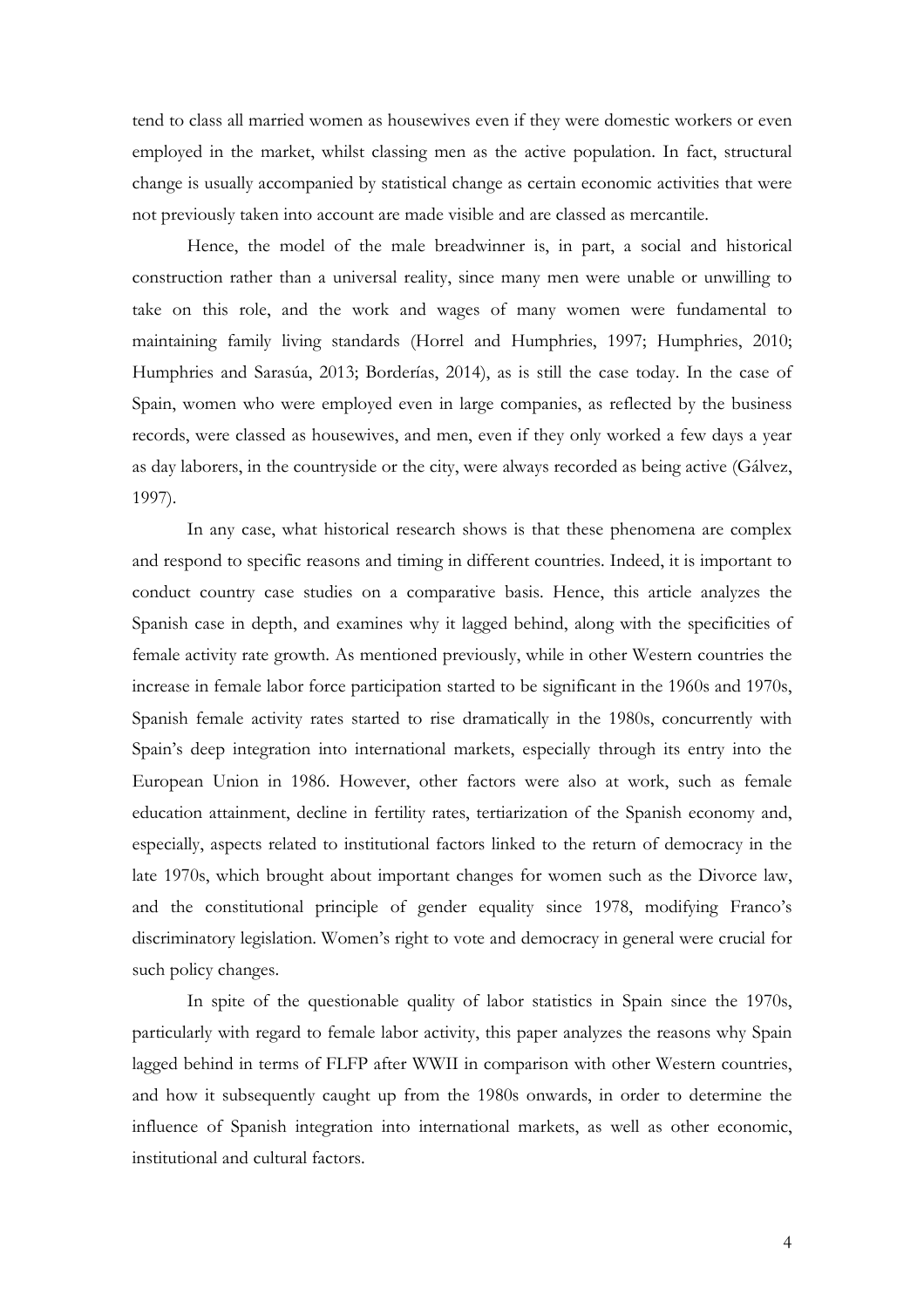This paper is structured into 3 sections in addition to this introduction. Section 2 briefly explains the evolution of FLFP in Spain in the  $20<sup>th</sup>$  and  $21<sup>st</sup>$  centuries. Section 3 analyzes the different drivers of FLFP. And the last section offers a final discussion and the conclusions.

#### **2. Female labor market participation in Spain**

The Spanish labor market has converged with neighboring countries with regard to female labor force activity in the  $21<sup>st</sup>$  Century. Whereas in other advanced countries, activity rates increased after WWII, a major increase was not seen in Spain until the late 1980s and 90s. And it was not until the 2000s that Spain got closer to the levels of the majority of European and OECD countries (Table 1). However, the gender gap endures. The EU Labour Force Survey (EU-LFS) recorded a gender gap in activity rates of 10.7 percentage points for Spain in 2014, with a FLFP of 68.8 % and a male labor force participation rate of 79.5 %.

|                      | 1950 | 1960 | 1969 | 1979 | 1989 | 1999 | 2009 | 2013 |
|----------------------|------|------|------|------|------|------|------|------|
| Spain                | 15.8 | 20.1 | 29.2 | 32.6 | 39.9 | 50.2 | 64.9 | 68.3 |
| Greece               | 18.0 | 32.8 | 31.2 | 32.8 | 43.5 | 50.6 | 56.8 | 58.6 |
| Portugal             | 22.4 | 17.7 | 27.2 | 57.0 | 59.7 | 62.7 | 69.1 | 70.1 |
| <b>Netherlands</b>   | 24.4 | 22.3 | n.a. | 33.4 | 51.0 | 64.4 | 74.0 | 74.3 |
| Italy                | 25.5 | 24.9 | 33.6 | 37.6 | 44.3 | 45.5 | 51.1 | 53.7 |
| Ireland              | 26.3 | 26.2 | 34.6 | 35.2 | 37.5 | 54.4 | 62.7 | 62.6 |
| <b>United States</b> | 27.5 | 32.1 | 48.2 | 58.9 | 68.1 | 70.0 | 67.9 | 66.1 |
| Sweden               | 29.7 | 29.8 | 57.8 | 72.8 | 80.5 | 75.2 | 76.3 | 78.6 |
| Great Britain        | n.a. | 32.4 | 50.4 | 58.0 | 65.4 | 67.9 | 69.4 | 70.3 |
| France               | 34.1 | 33.4 | 47.6 | 53.5 | 56.2 | 62.2 | 65.8 | 66.6 |
| Germany              | n.a. | 37.0 | 48.0 | 49.6 | 54.8 | 63.3 | 70.5 | 72.0 |
| apan                 | n.a. | n.a. | 55.6 | 54.7 | 59.3 | 59.5 | 62.9 | 65.1 |

**Table 1. Female labor force participation rate (% of females aged 15-64)**

*Source: 1950 and 1960 (UN Historical Statistics). 1969-1989 (OECD Labor Statistics Bulletin). 1999-2014 World Bank (World Development Indicators).*

The lower rates of female activity are due largely to the fact that women still carry out the bulk of the domestic chores and are the main caregivers, which duly affects the design and realization of a professional career. In 2013, the inactivity rate of women aged 25-54 was 20.8 % in the EU-28 compared to 8.6 % of men in this age group. Spain recorded 61.6 % of women aged 25-54 being outside the labor market. In the EU-28, almost half of the inactive women aged 25-54 were inactive for personal or family reasons (9.7 % out of the 20.8 % of inactive women), whereas only 0.6 % of men give this as the main reason. The low rate of female activity is also explained by the importance of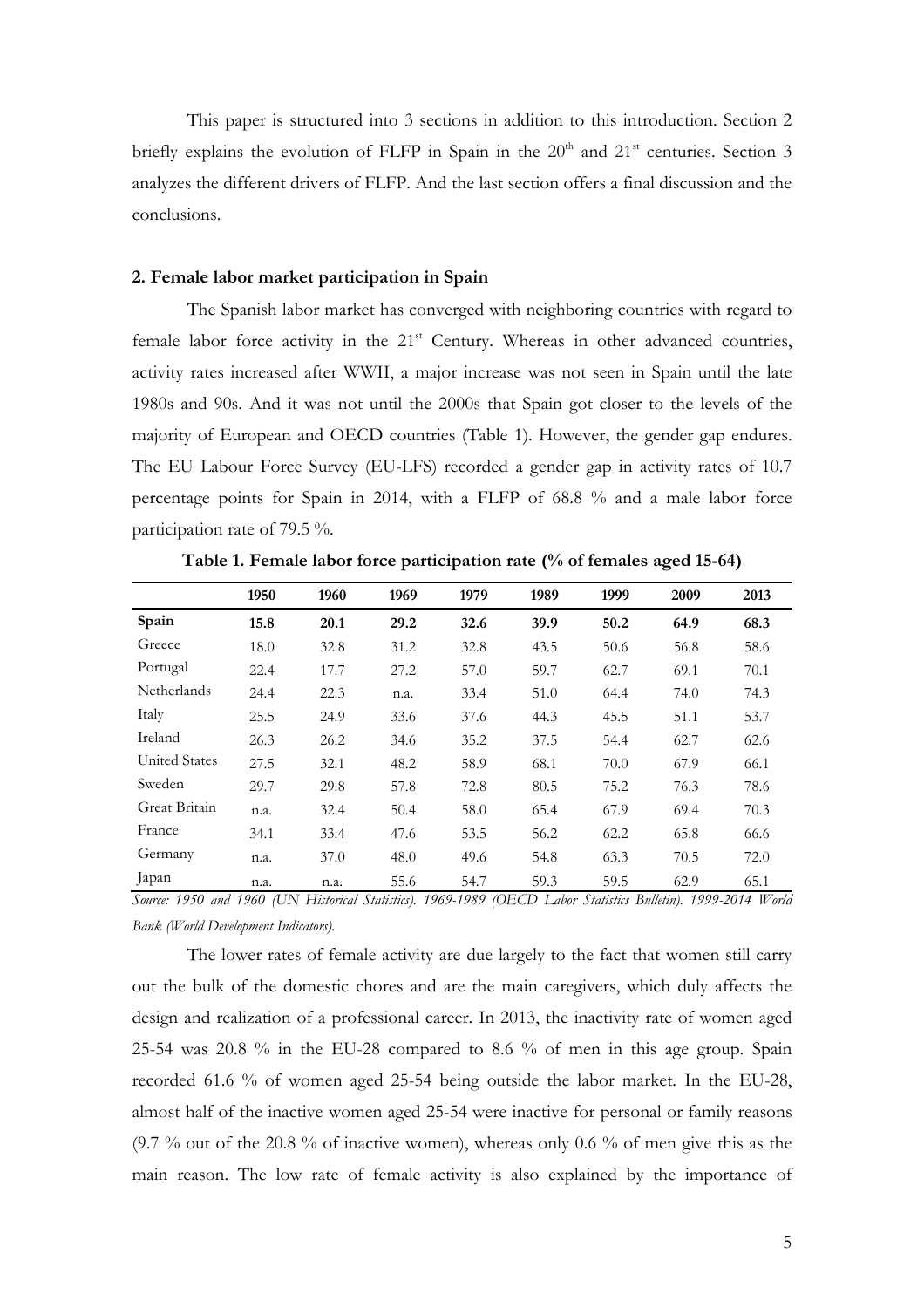undeclared labor and the lack of part-time work available in comparison with other European countries.

The mass incorporation of women into the Spanish labor market did not occur until the late 1970s, owing to the existence throughout Franco's dictatorship (1939-1975) of gender discrimination political measures and practices, grounded in the patriarchal model and an ideology of total female subordination (Molinero and Sarasúa, 2009; Gálvez, 2010). It was only during the latter period of Franco's regime, during the era of developmentism, that a strong demand for female labor force began to emerge. For that reason, certain measures were introduced to foster the incorporation of women into the labor market, although the indoctrination of the interiority of women endured along with their fundamental role as a wife and mother (Alonso and Furió, 2007).

During the 50s and 60s, the rates of activity and employment among women increased owing to strong growth in the Spanish economy, which needed to tap into the potential reserve of female labor as a process of deindustrialization was taking place concurrently to an advance in the tertiarization of the economy. However, this increase was more modest than in other advanced economies owing to the legislation of Franco's regime, which still put up numerous blocks to the participation of female labor, in addition to the meager development of the Welfare State, which was incompatible with the lack of democracy (Comín, 2010). Furthermore, economic growth in the 1960s, in clear contrast with the relative endowment of factors possessed by the Spanish economy, which was abundant in the labor factor, was based on the intensification of capital, impeding significant growth of occupation (García and Ródenas, 1999).

With the arrival of democracy in Spain in the 1970s, women, now free from their previous restrictions, began to join the labor market en masse. Their incorporation had major repercussions on unemployment and the seasonal nature of female unemployment, since it coincided with a historic moment of major job destruction owing to the oil crisis of 1976-85, deindustrialization, and the culmination of structural change (Gálvez and Rodríguez-Modroño, 2013). Unemployment among women increased considerably, driving up the rate of female unemployment from a similar starting point to that of men, around 4 points in the mid 70s, to 25 points by 1985, putting it 4.5 points higher than the male rate of unemployment. This was in spite of strong gender segregation in the labor market that protected women, since the recession had a particularly strong impact on sectors that chiefly employed men, such as industry and construction. Between 1977 and 1984, industry lost 800,000 jobs and construction culled 450,000 (Gálvez and Rodríguez-Modroño, 2006).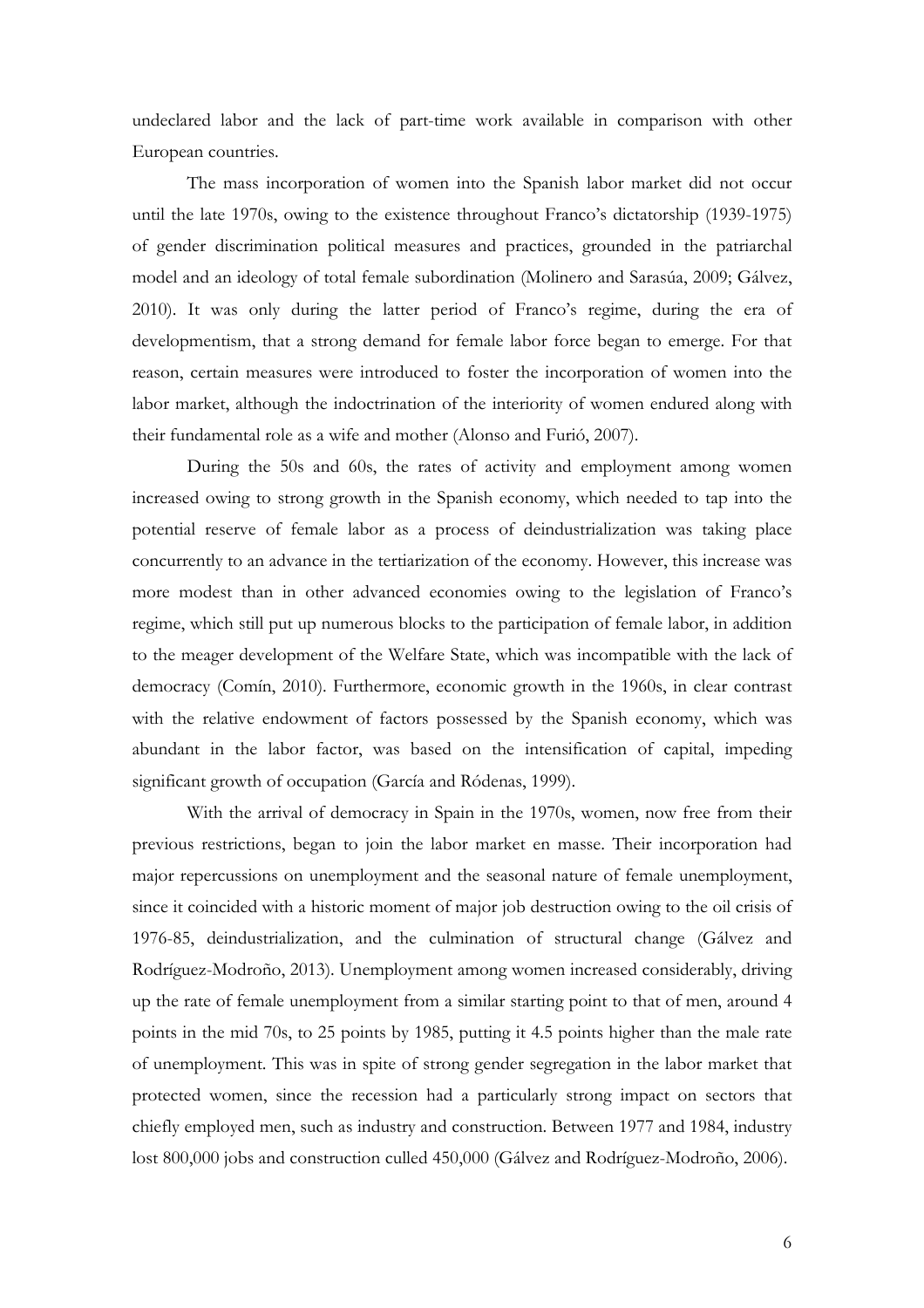However, women were concentrated in less competitive, less capital intensive sectors, which would easily become submerged, so many of them took on informal jobs at home or in clandestine workshops (Escartín, 2003). Furthermore, strong social pressure defended the jobs of the heads of the family. Trade unions made a decisive contribution to this difference, which was merely the final episode in the consideration of female employment as anomalous and even illegitimate, and in the legacy of the family wage philosophy. Neither the intensity of the trade union struggle, the measures agreed by trade unions and governments, nor the reconversion policies were comparable for traditional female sectors – textiles and clothes-making – and male sectors – metal mechanics, iron and steel, naval, and mining (Molinero and Sarasúa, 2009). In addition, the companies that underwent the most advantageous reconversions for workers were those pertaining to the National Institute of Industry (INI) –a group of totally or partially publicly owned industrial companies, which during the crisis of the 1970s bailed out many private companies that were on the verge of bankruptcy – which were concentrated in masculinized sectors and from which women were absent.

The female active population has risen steadily since the 1980s (Figure 1), even during periods of economic recession, to the extent that in spite of the high rate of job creation in the period of economic growth from 1985 to 1991, female unemployment never dropped below 23.5 %. In the subsequent economic recession from 1991 to 94, the loss of jobs was even more intense, which, together with the growing female active population and the incorporation of the baby boom generation, took unemployment rates for Spanish women up to 31.4 %, 10 points higher than for men, and higher than the current crisis rates.

During the next stage of economic growth (1995-2007), 8.3 million jobs were created, of which 4.3 million were held by women, bringing the difference between male and female labor participation rates down by just over 20 percentage points, and evening out rates of employment and unemployment as well. During the latest economic crisis (2007-2014), more women have entered the labor market to compensate for the loss of family income. Addabbo et al. (2015a, 2015b) analyzed whether this added worker effect has occurred, finding that it has been very marked in the case of Spanish women during this last crisis: the rate of female labor participation in Spain increases by 21% when their partner is unemployed. These women are usually middle aged, married, and from homes with low to middle income levels. At the same time, younger and more educated women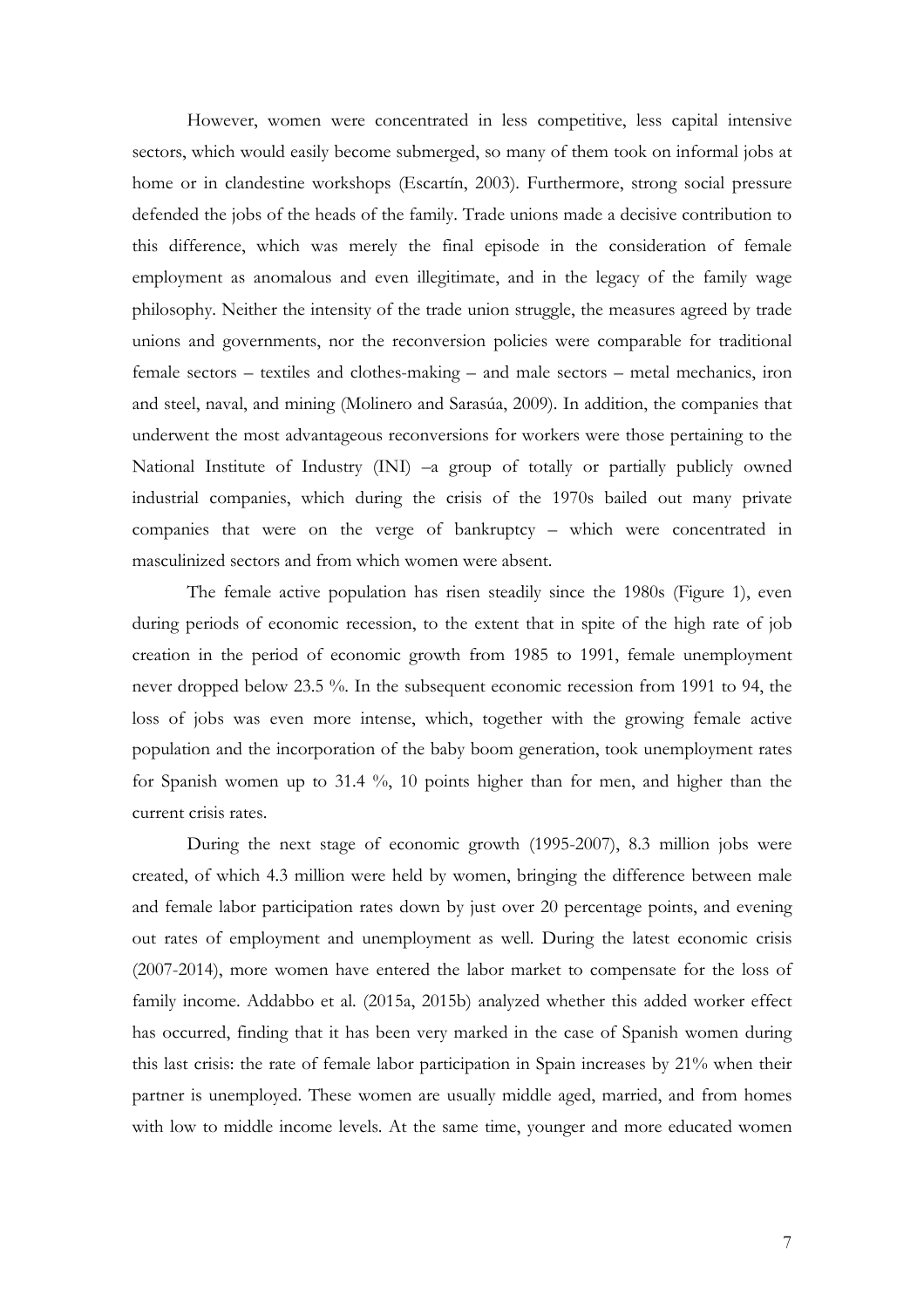have continued to join the labor market as part of a long-term trend observed clearly since the 1980s.



**Figure 1. Female labor force and female employment, Spain 1977-2015**

*Source: Labor Force Survey, Spanish Statistical Office.*

#### **3. Determinants of female labor force participation**

Multiple factors contribute to the increase both on the demand and supply sides (Pissarides et al., 2003). Some changes in labor demand account for the growing FLFP, such as: modernization and the switch from manufacturing and agriculture to services; globalization forces (Camps et al., 2007); and the emergence of new production activities and different working conditions.

There have also been changes on the labor supply side. A key driver of women's aspiration to pursue a career is the sharp increase in girls' educational attainment (Blau et al., 2001). It has also boosted female earnings potential and increased the opportunity cost of having children. At the same time, cultural factors, such as divorce laws and contraception that allow women to control fertility and alter female bargaining power, have increased female autonomy and modified their expectations (Goldstein et al., 2009; Iversen and Rosenbluth, 2010).

A final factor driving female employment in recent decades from both the supply and demand side has been institutional support to help working parents cope with family responsibilities (Jaumotte, 2003; Misra et al., 2011; Blau and Kahn, 2013), although this support has followed different models that are largely determined by the difference in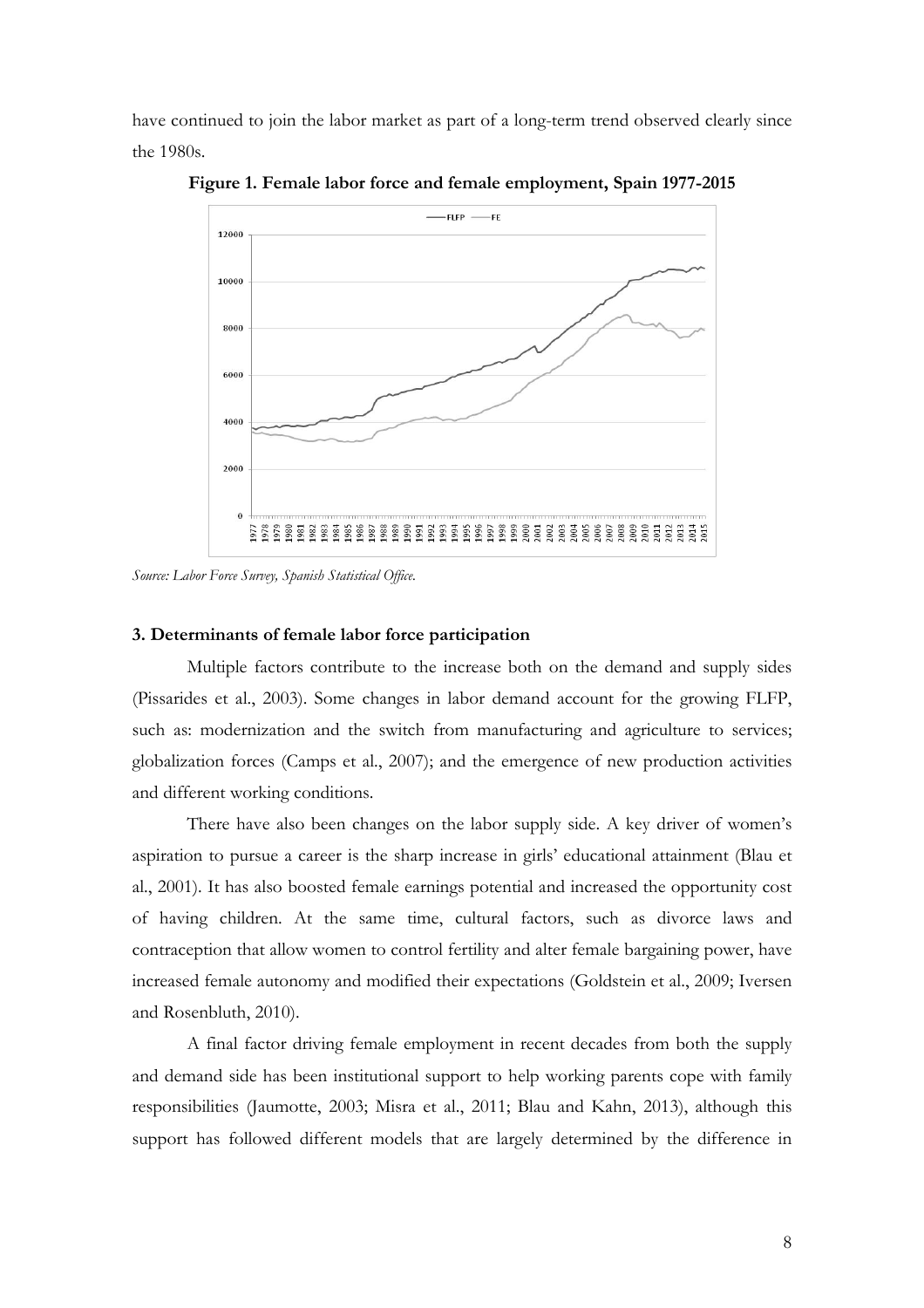activity rates, fertility rates, and the incidence of part-time work, as well as the distribution of total work (Gálvez et al., 2011).

This section analyzes the strength of all these determining factors in Spain. Firstly, an analysis is provided of the link between economic modernization and the tertiarization of the labor market as one of the most unanimously argued aspects in economic historiography when it comes to explaining long-term changes. Secondly, the relationship with processes of globalization and trade openness is analyzed owing to its coincidence in the case of Spain with the timing of these two processes. Thirdly, another explanation often put forward in the economic literature is analyzed, linked with changes in education and productivity. The final analysis looks at the role played by cultural and institutional factors in rising female activity rates in Spain.

#### **3.1. Modernization and tertiarization of the economy**

The literature identifies economic advancement as the prime driver of women's growing participation in the formal labor market. Indeed, FLFP and economic strength measured in terms of GDP per capita show a strong relationship, as shown in Figure 2. Economic growth initially pushes women out of the labor force, partly because of the rise in men's market opportunities and partly because of social barriers against them entering the paid workforce (Boserup, 1970). As countries continue to develop, female human capital improves and women move back into the labor force as paid employees.

## **Figure 2. Female labor force participation and GDP per capita (PPP 2005, constant prices in thousands of euro), Spain 1977-2013**



*Source: Author's own with data from the Labor Force Survey, Spanish Statistical Office, and the Spanish Central Bank.*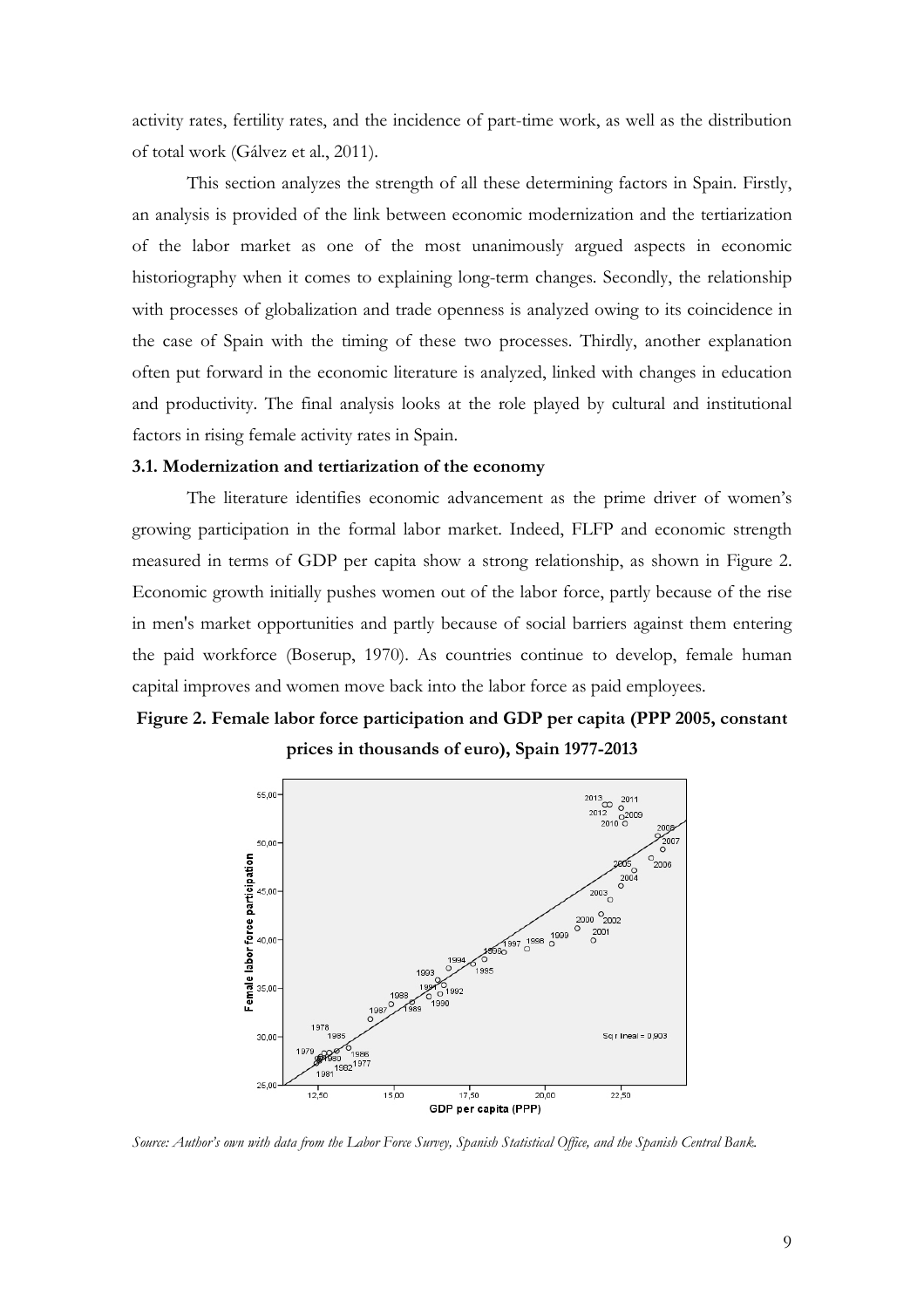Changes in labor demand and the emergence of new production activities have been important drivers of expanding female labor force participation (Pissarides et al., 2003). The structural change in the economy and the switch from manufacturing and agriculture to services account for the growing demand for female workers. Figure 3 shows the positive and significant relationship between the increased weighting of the services sector and the female activity rate. The variation in FLFP with the decline of industry and agriculture also displays the same trend: as the weighting of these sectors falls with regard to GDP, the female labor force increases.

## **Figure 3. Female labor force participation and employment in the services sector (%), Spain 1977-2014**



*Source: Author's own with data from Labor Force Survey, Spanish Statistical Office and the Spanish Central Bank.*

In Spain, counter to what was happening in the rest of Europe, it was in the 1950s and particularly the 60s that the percentage of agricultural active workers began to decline significantly, as the cheap labor intensive model of land exploitation became exhausted. Hence, between 1950 and 1970, Spanish agriculture lost close to 2.3 million active workers (Gálvez and Rodríguez-Modroño, 2006). The increase in agricultural productivity freed up labor that then supplied industry. Currently, only 6% of Spain's active population is still employed in agriculture.

In industry, although women were present in some sectors linked to textiles or chemicals, they did not drive the industrial impulse of the years of developmentalism. The absolute number and percentage employed by Spanish industry has been declining since 1970. The loss of industrial employment has continued as a consequence of Spain's entry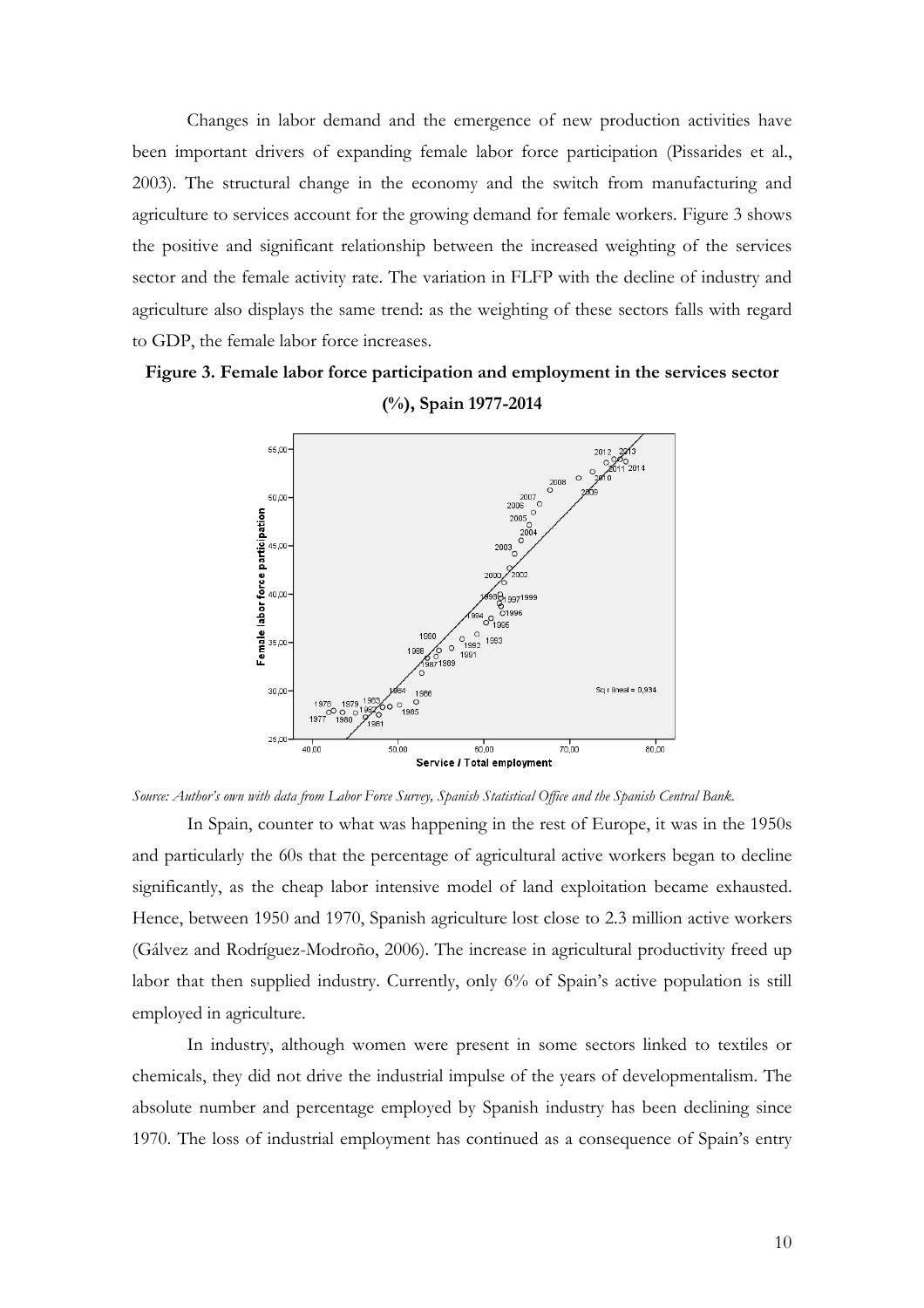into the EU, which has gradually deactivated protectionist policies in this sector, turning the services sector into Spain's largest employer.

Spain's long period of economic growth and industrialization coincided with the years during which companies recruited cheap female labor to carry out services tasks. Hence, in spite of the lower incorporation of Spanish women into the labor market during the years of developmentalism, the women who accessed the labor market did so, as in other countries, in a highly segregated way, and in parallel to the tertiarization of the Spanish economy, in labor intensive services and sectors that were becoming more obsolete, which men were gradually abandoning. 26% of employed women worked in the services sector in 1900, 50% in 1950 and 72% in 1991. The majority of female employees are in small services businesses, mostly in activities that their predecessors provided without being paid: rural tourism, hotels, restaurants, art galleries, photographic studios, beauty salons, grocery stores, clothing stores, etc. The white-collar labor market took longer to emerge in Spain than in other countries. The smaller size of companies had less demand for 'typical women's occupations', such as secretaries, typists, bookkeepers, domestics, etc. This sector encompasses two branches: retail and hostelry (19%) and educational, cultural, and health activities (16%) (Gálvez and Fernández, 2007). The late development of the Welfare State in Spain in the 1980s also explains why demand for labor in highly feminized sectors such as education, healthcare, and caregiving did not occur in Spain until the 80s (Carbonell et al., 2014; Gálvez, 2015), when the full implementation of democracy also enabled the development of the welfare state (Comín, 2010). This aspect stands in stark contrast with other European countries that developed their welfare states after the Second World War, and in some countries for example in Scandinavia they were used from the 60s and 70s onwards as a dual mechanism for incorporating women into the labor market by providing them with jobs based around caregiving, and freeing up unpaid working time for women through the State provision of caregiving services.

However, when talking about the services sector, it is also important to bear in mind that this is a highly diverse sector, which encompasses highly qualified and unqualified activities. In fact, there is a strong segregation and balkanization within the services sector itself (O'Really and Nazio, 2014). Indeed, a significant proportion of female employment in the services sector is undeclared. According to the study by Muro et al. (1988) looking at the specific case of Spain, in 1985, 42.6% of women were in an irregular situation with regard to Social Security, in comparison with just 19.3% of men, as part of the legacy that fostered submerged female labor inherited from Franco's regime (Sarasúa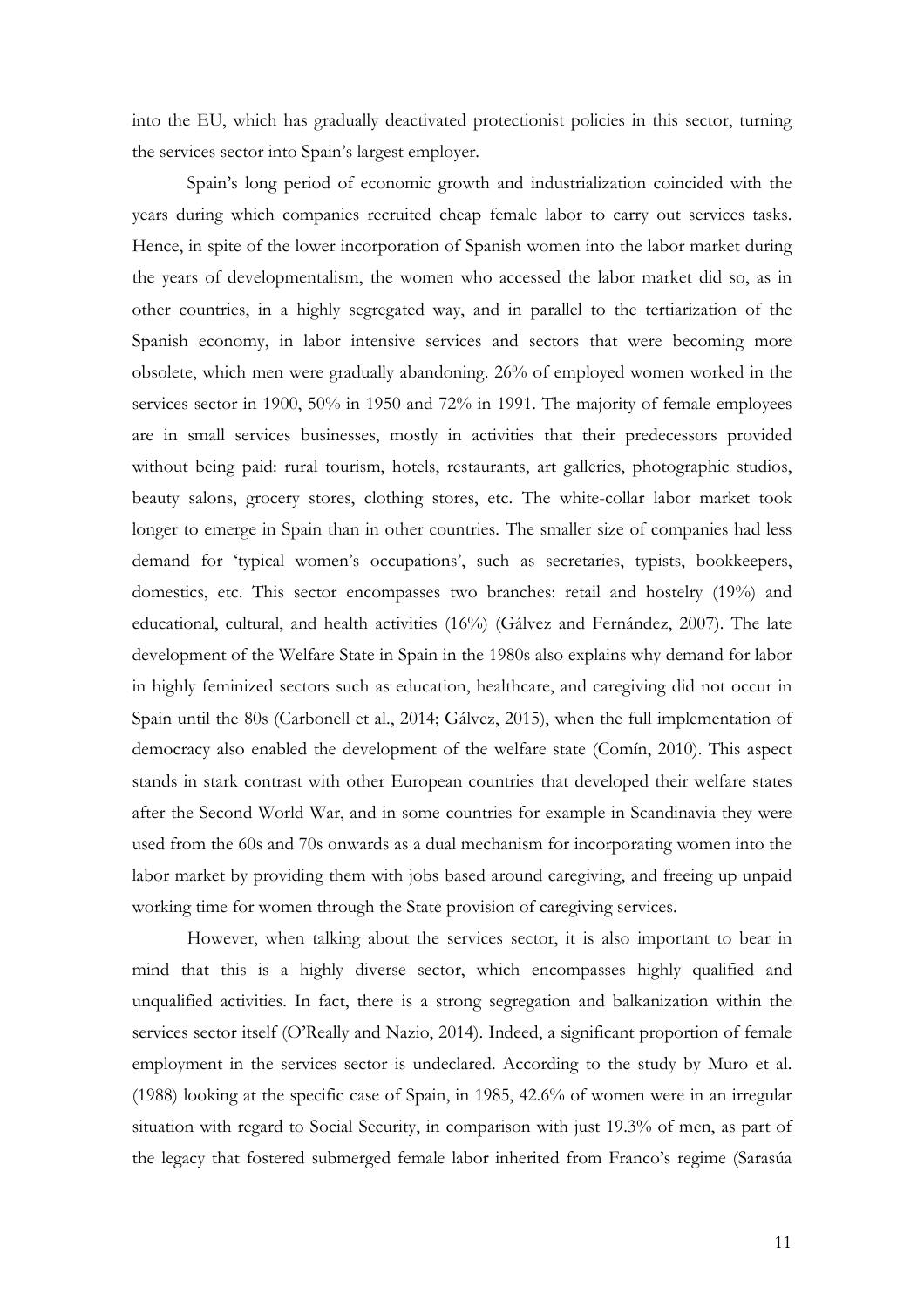and Gálvez, 2003). The informal economy has continued to grow and has increased four fold over the past 30 years, representing up to 23.7% of GDP between 2005 and 2008, with over 4 million jobs undeclared (Arrazola et al., 2011). In domestic employment alone, half a million women are not currently registered with the Social Security (Oxfam, 2010), partly because labor legislation does not class domestic employees within the General Social Security Regime.

#### **3.2. Globalization and trade openness**

Since globalization and trade openness have been investigated in the literature as one of the most decisive drivers behind the increase in female labor force participation, and the period of growth in FLFP in Spain coincides with the second globalization and progressive openness of the Spanish economy, this article provides a specific analysis of this impact, in order to ascertain the explanatory power of this element among the different demand drive factors. The impact of trade and foreign direct investment (FDI) is investigated, as two measures of globalization, along with their relationship with the evolution of FLFP. Since the 1960s, the Spanish economy has undergone a remarkable process of increasing openness, with the GDP share of exports and imports of goods and services increasing six fold. Spain's integration in the European Union in January 1986 was the catalyst for this process. Initially, trade from Spain was boosted both by the economic openness that followed the 1959 Stabilization Plan and the signing of the agreement with the Common Market in 1970. Subsequently, in 1986, as a result of Spain's entry, trade increased once more, reaching its peak in 2000. In 2005, more than 70% of Spain's foreign trade took place with EU states and focused on a small number of countries (Germany, France, Italy, Portugal and the United Kingdom). Although exports have grown every year, their share of GDP fell after Spain joined the EU, since GDP grew at a faster rate than exports.

Figure 4 represents the relationship between the evolution of FLFP and trade openness, measured as the sum of exports and imports to GDP ratio, as an indicator of the outward orientation of the economy. The relationship in the variation of these two variables is strong, although FLFP is more constant and less closely related with economic cycles than the weight of trade in GDP, which varies more in accordance with the cycles of boom and bust.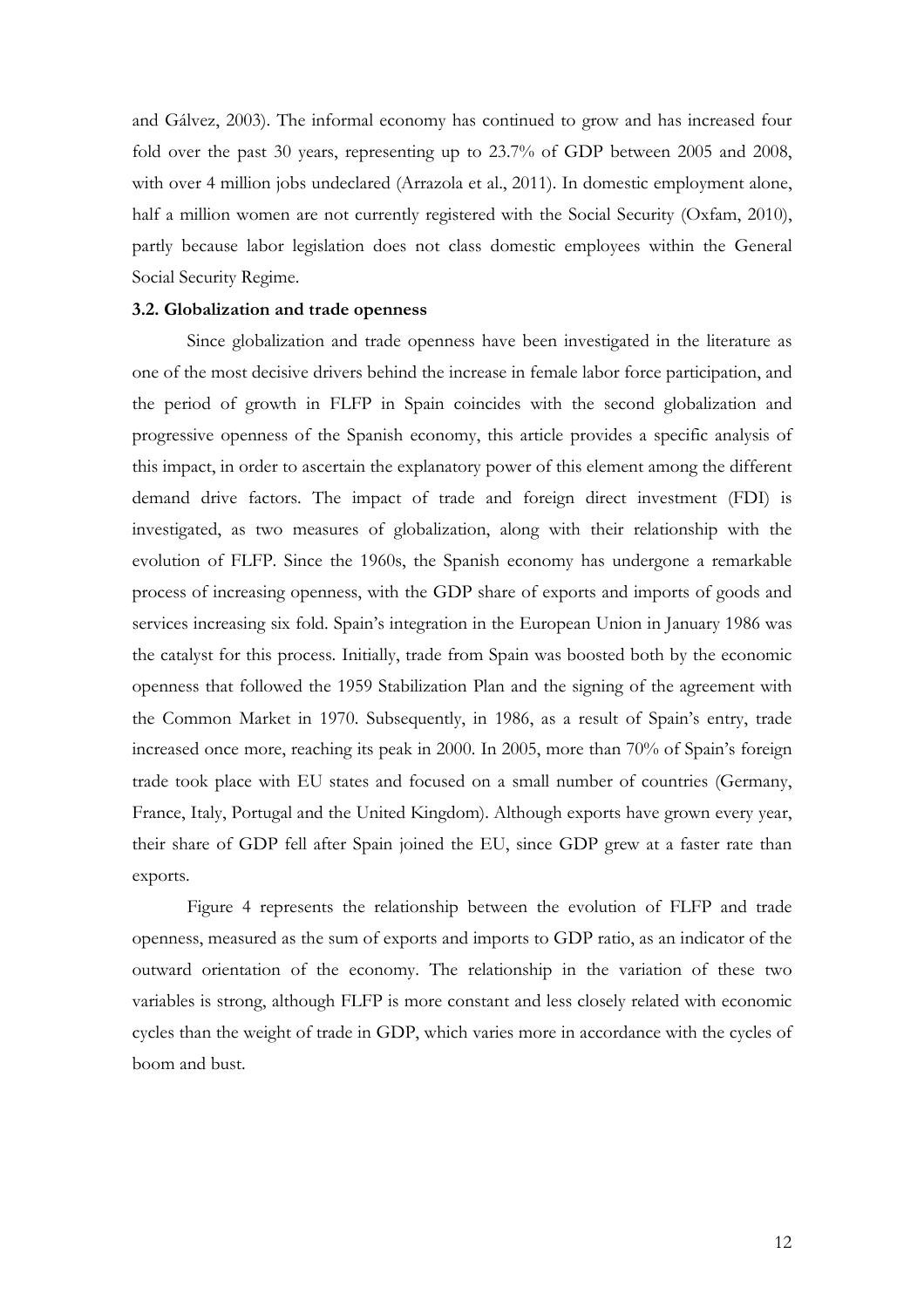**Figure 4. Female labor force participation and trade openness, Spain 1977-2013**



*Source: Author's own with data from the Labor Force Survey, Spanish Statistical Office and World Development Indicators, World Bank.*

Another characteristic of Spain's economic openness has been the capacity of its economy to attract investment. Foreign direct investment (FDI) increased in Spain from 0.5 % of GDP in 1977 to a high of 6.5 % of GDP in 2000, largely due to the reduced risk following Spain's integration into the EU. However, it does not present a significant relationship with FLFP, like other indicators of foreign trade such as the balance of payments.

#### **3.3. Education and Productivity**

In 1976, after nearly four decades of intense and systematic legal, educational, and labor discrimination of women, the level of education enjoyed by Spanish women was still low, preventing active women from being totally interchangeable for working men even when there was no strong segregation. 24% of women were unable to read and write, or had not completed their primary education, in contrast to 17% of men aged 16 and over. Out of every 100 women, just 6 had a university education, representing 45.8 of university graduates, whereas currently women represent 58.6% of university graduates (Statistics for University Teaching, Spanish Statistical Office).

Particularly important progress has been made in education. The increase in female human capital has not only improved their chances of being employed in the labor market, but it has also changed their expectations and preferences about their own lives. The level of education among women in Spain has increased considerably in recent decades, at a higher rate than for men. Figure 5 shows how, since the year 1983, the number of female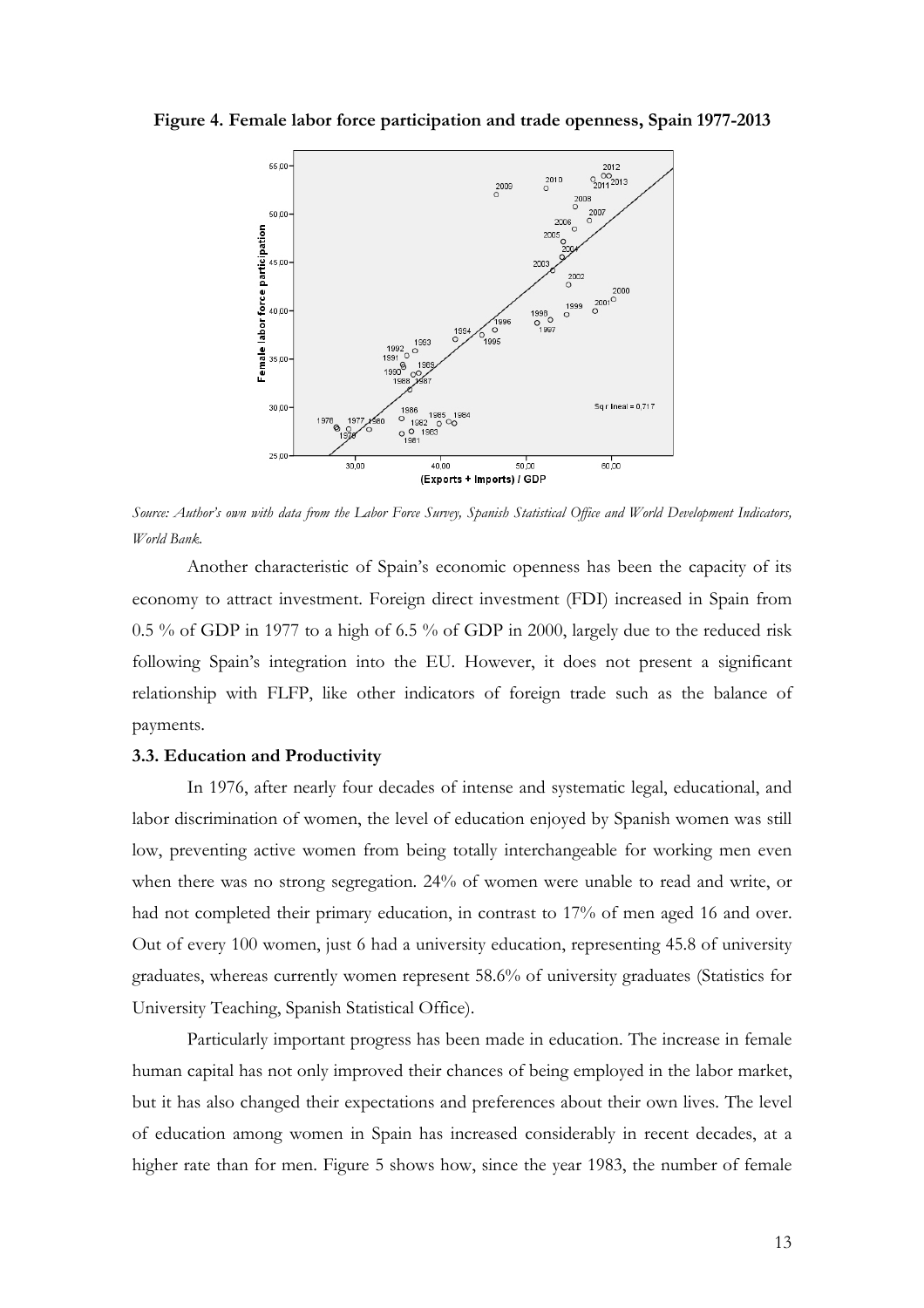graduates from tertiary education during the academic year exceeds the number of male graduates, with women representing 58.4 per cent of graduates from tertiary education in 2007, descending slightly to 56.2 in 2012. Furthermore, since 2001 the percentage of women aged 15 to 64 with a secondary or tertiary education has surpassed the number of men. In fact, during the most recent economic crisis, the levels of unemployment for men and women have leveled out, with just one percentage point difference, owing to the mass loss of jobs in masculinized sectors and the fact that job destruction has been concentrated among workers with a lower level of training, making the possession of medium-level studies an advantage in terms of employability with regard to the previous crisis (IVIE, 2010, 2011). In fact, in Spain, in contrast to the situation in the majority of European countries, males make up the majority of the population not in full-time education or employment, whereas in other countries this group is dominated by women, linked with their caregiving role (Addabbo et al., 2015b).





*Source: Author's own with data from Dataset education, Unesco.*

The indicators for educational attainment show a close correlation with FLFP, both in relation to the level of education of the population in general (average years of study of the population, percentage of workers with higher education) and for women in particular (percentage of students in tertiary education who are female, percentage of graduates from tertiary education who are female, or the gender parity index in school life expectancy, primary to tertiary). However, the relationship between the evolution of FLFP and that of education is not linear. At low levels of schooling there is a strong correspondence between years of schooling and female labor force participation, but at higher levels of women's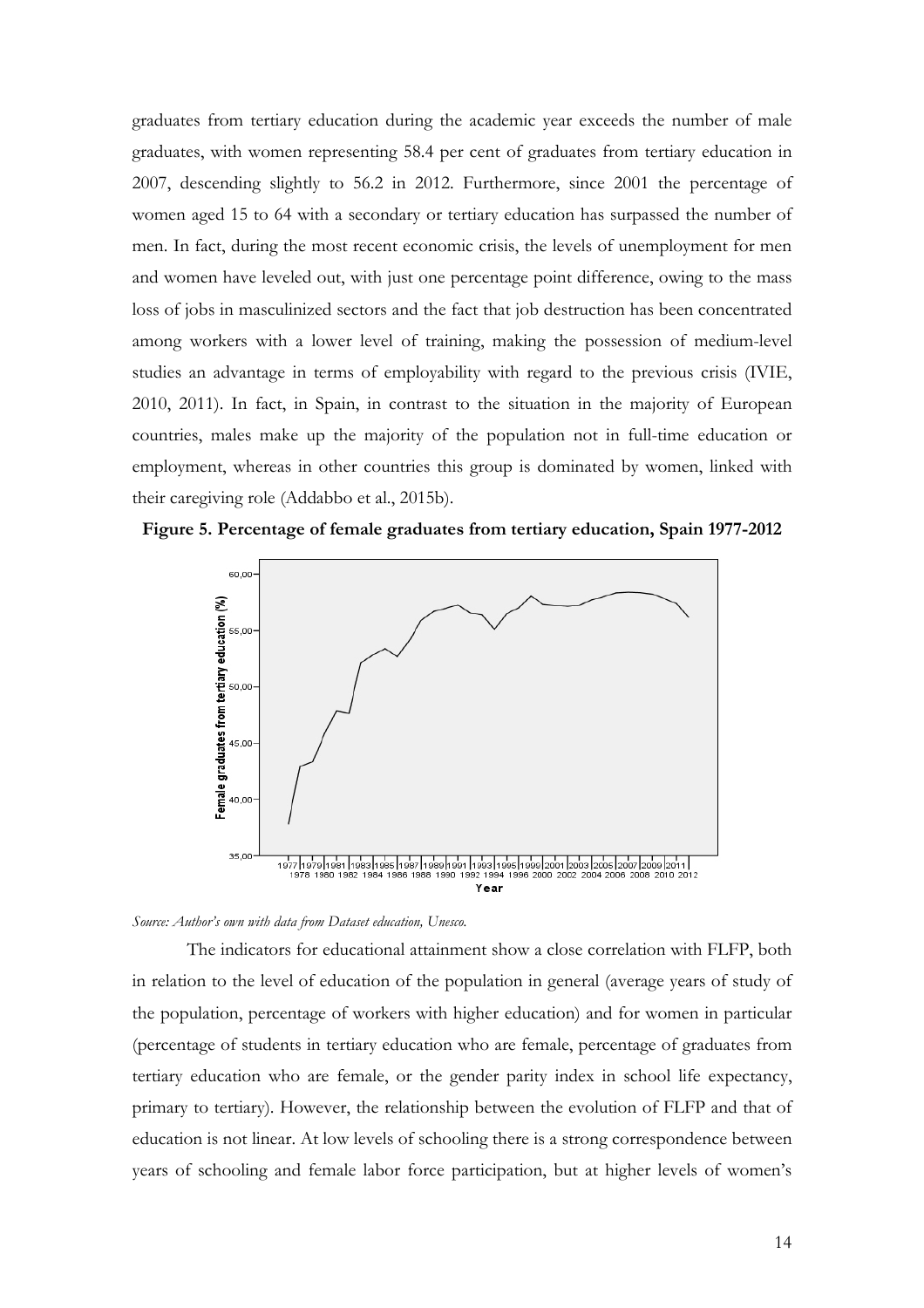education the correlation is weaker. This reinforces the idea that although supply factors are key in explaining the growth of female labor force participation, historically, demand factors seem to possess greater explanatory power, although obviously interrelating with supply factors and institutional and cultural changes.

The strongest relationship between FLFP and these variables pertains to the percentage of workers with higher education (Figure 6) and productivity (Figure 7).

## **Figure 6. Female labor force participation and percentage of workers with higher education, Spain 1977-2013**



*Source: Author's own with data from the Labor Force Survey, Spanish Statistical Office and Human Capital Series, Economic Research Institute of Valencia (IVIE).*





*Source: Author's own with data from the Labor Force Survey, Spanish Statistical Office and Spanish Central Bank.*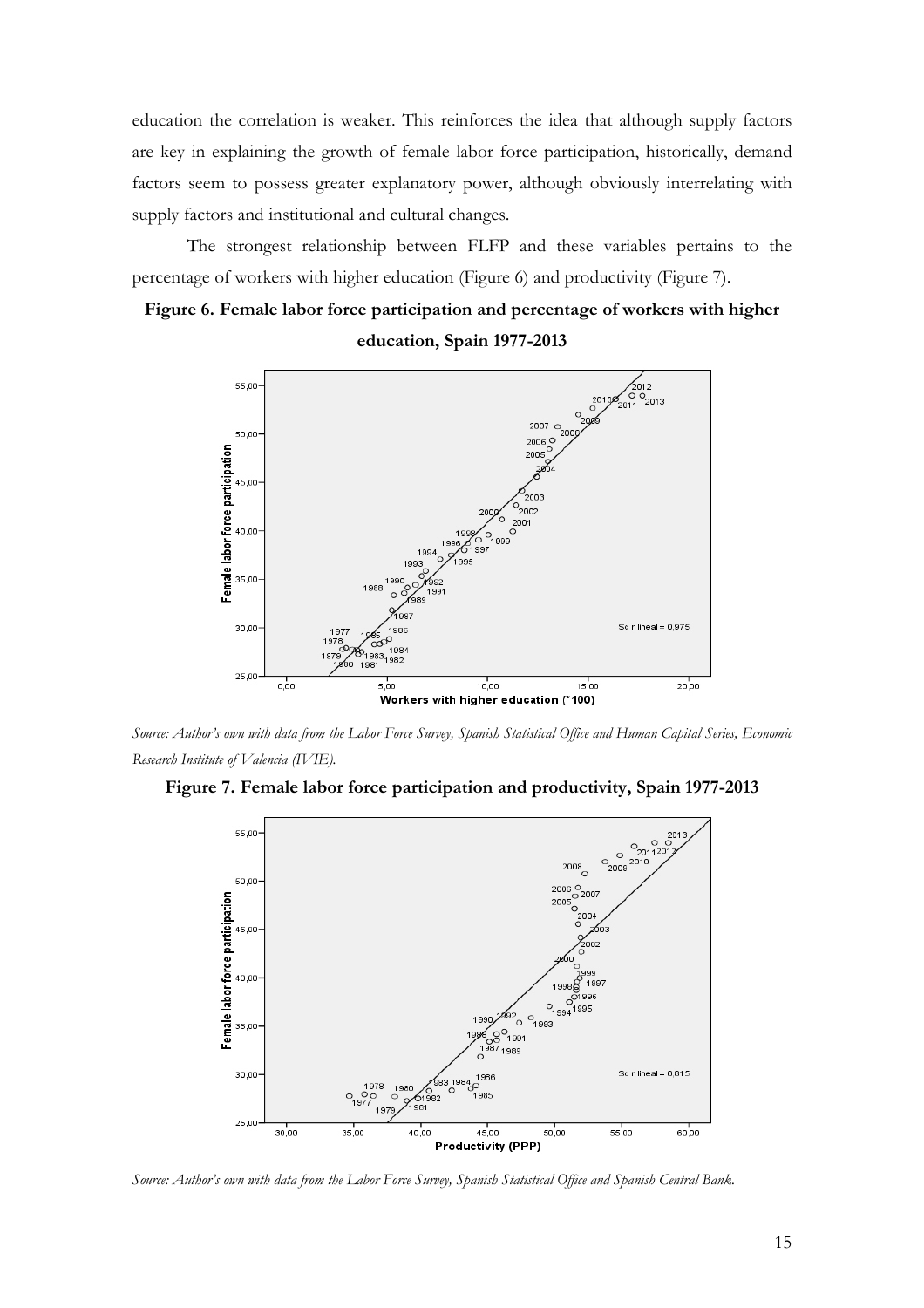Hence, the higher level of education enjoyed by women currently annuls the argument of human capital as an explanation for the lower rates of female labor force participation and employment, for occupational gender segregation, or for wage discrimination, even though there is still segregation in terms of the branches of study chosen, which bears the marks of a segregated socialization from childhood and the lack of female models, and to a lesser degree male models, in many professions.

#### **3.4. Cultural factors**

In the last few decades of the  $20<sup>th</sup>$  Century and the first decade and a half of the  $21<sup>st</sup>$ Century, Spanish society has experienced significant transformations, including positive advancements in gender roles and women's position in the family and society. Spanish society has been through a process of declining marriages as co-habitation becomes widespread, postponements in the age of marriage and first-child birth, and decreasing fertility rates, increasing female autonomy and entrance into the labor market (Gálvez and Rodríguez-Modroño, 2013). The strong negative relationship between the percentage of marriages and FLFP can be seen in Figure 8.

## **Figure 8. Female labor force participation and percentage of married women with regard to total women aged 15 and over, Spain 1977-2013**



*Source: Author's own with data from the Labor Force Survey and Population Census, Spanish Statistical Office.*

Thus, Spanish society has evolved from a traditional male-breadwinner family model in the seventies to a predominantly dual-earner family model in the  $21<sup>st</sup>$  century. The incorporation of women into the labor markets has become socially normalized in Spain. According to data from the CIS Barometer regarding equality between women and men (2010), 71.9% of the Spanish population considers that the ideal family should be made up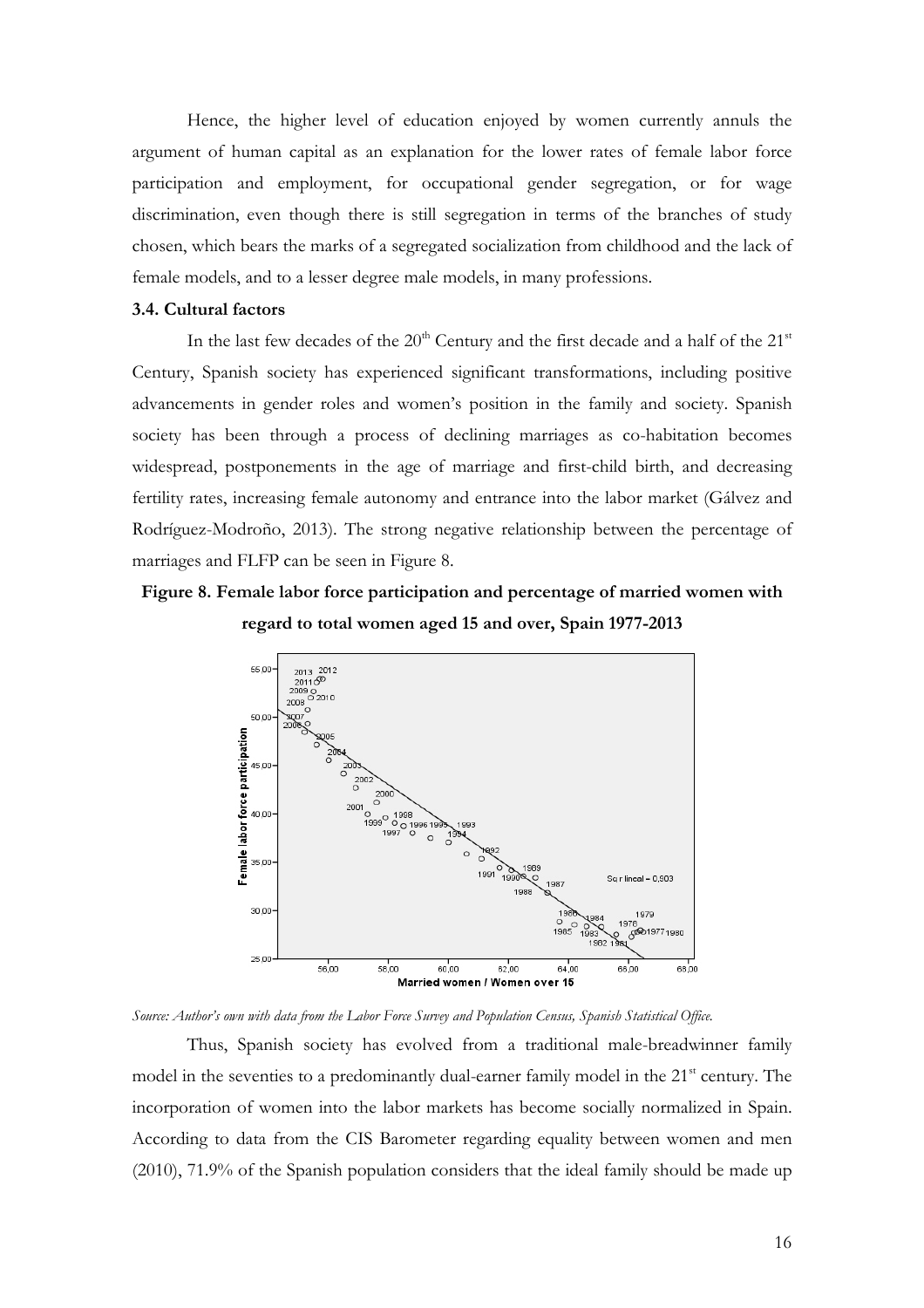of "a couple in which both members are in paid employment with similar dedication with both sharing the housework and looking after the children", and just 20.1% considers that when labor supply is insufficient, "men have a greater right to a job than women".

Obviously, these changes are not separate from the mass incorporation of women into education as described previously, or the greater working and life opportunities that exist outside of marriage related with the greater chances for employment provided by tertiarization and economic openness, as shown by Iversen and Rosebluth (2010) for a significant set of developed countries.

In this respect, household composition and fertility behavior are key factors in explaining variations in female employment patterns (Anxo et al., 2006; De Hénau et al., 2007; Thévenon, 2009; Michaud and Tatsiramos, 2011). The increase in FLFP is not separate from the drastic fall in fertility, just as the fall in fertility is not separate from the increase in FLFP. From 4.71 children per woman in 1900, the figure had dropped to 2.46 by 1950 and 1.27 by 2013, falling below the level of generational renewal since 1981, and reaching an all-time low of 1.15 children per woman in 1998. This decreasing trend only altered slightly in the 1960s, and in the period between 1999 and 2008, assisted by pro-birth policies, the expansive cycle of the Spanish economy, and intense immigration (Gálvez and Rodríguez-Modroño, 2006, 2013), although from 2009 onwards, the economic crisis once again provoked a major decline in fertility rates. Figure 9 shows the relationship between FLFP and total fertility rate (TFR). However, the variables are not evolving at the same rate. Whereas in the early years, the fertility rate dropped to almost half, whilst FLFP remained stable, from 1986 onwards, women began to enter the labor market in a faster and more continuous stream, whereas fertility rates wavered slightly between 1.15 and 1.5 children per woman.

Although the fall in fertility has allowed for greater investment to be made per child, and above all, has freed up time for women to take on paid work in the market, it is also a consequence of enduring gender inequalities and the lack of joint responsibility taken on by men, the State, and companies in caregiving duties, which prevents many women from being able to combine motherhood with the development of a professional career. In the European Union, countries with higher rates of FLFP also have higher rates of fertility (Esping-Andersen, 2007; Gálvez et al., 2011).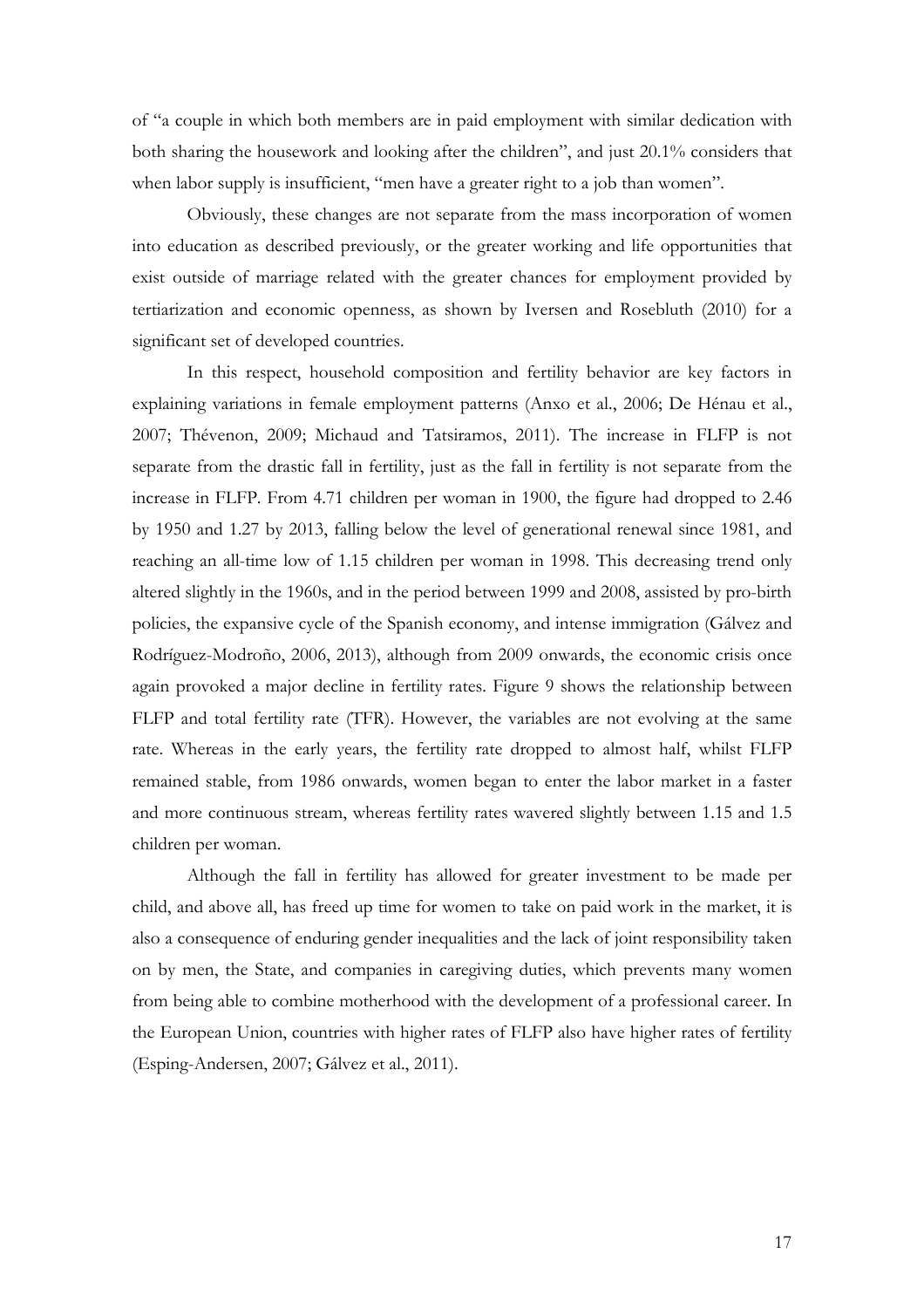**Figure 9. Female labor force participation and fertility rates, Spain 1977-2013**



*Source: Author's own with data from the Labor Force Survey, Spanish Statistical Office and World Development Indicators, World Bank.*

#### **3.5. Institutional factors**

In addition to these changes that have facilitated the incorporation of women, particularly married women, into visible, paid, and statistically counted working activity, there have been legal and political advances around gender equality. These advances provide a foundation for the increased presence of women in the labor markets, but they are also the result of this greater presence. The participation of women in the public sphere, in a democratic system, their greater agency and autonomy have allowed for the establishment of a political agenda that has looked after the interests of women, including the implementation of positive measures and equality policies.

In the  $19<sup>th</sup>$  and  $20<sup>th</sup>$  centuries, particularly between 1880 and 1975, several laws had a direct impact on the economic activity of women: laws regulating women's access to education, protecting female workers, differentiating men's and women's wages, restricting their access to certain branches of activity and their capacity to sign contracts, and prohibiting their access to management positions in public administration (Valiente, 1997; Nielfa, 2003). The 1889 Civil Code gave husbands absolute control over any possessions acquired during marriage, reduced the rights of women over their progeny, and prohibited women from embarking on business activities without the consent of their husband. These laws, which prevented women from controlling their wages, their possessions, and the possessions of their children, were in place for almost a century, until new laws were passed in 1958 and above all in 1975 (Gálvez and Fernández, 2007).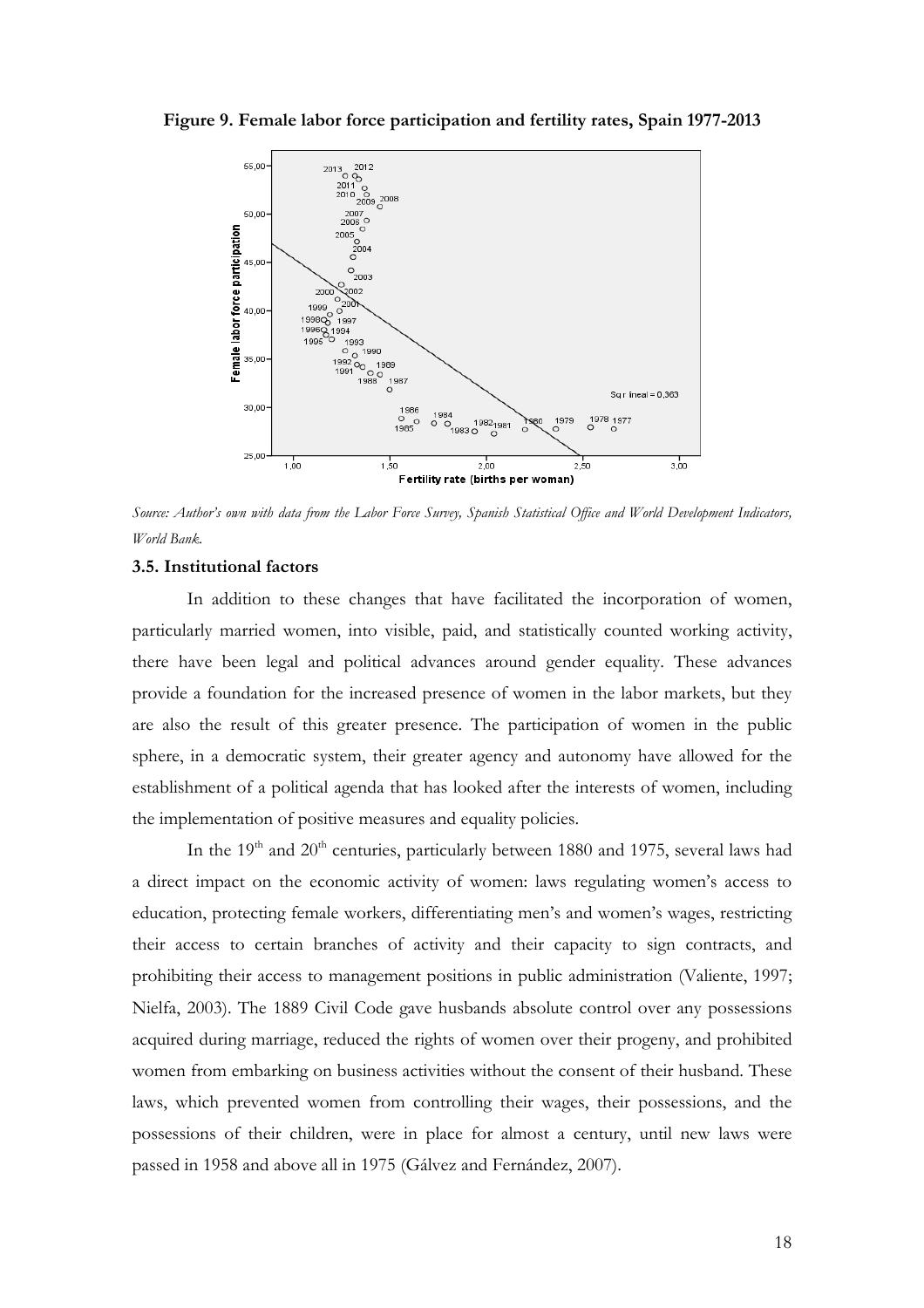The 1938 Work Act forced the withdrawal of married women from the labor market. This "liberated" married women from workshops and factories, and established the practice of an endowment, a kind of severance package normally for one month's wages that women received when they got married and were obliged to give up their jobs. The Ministry for Employment recommended that female workers be dismissed, with the exception of widows who were the heads of a family, the wives of soldiers, or single women without means. As of 1939, no woman living with a man designated as a "head of family" could register with a public employment office. Furthermore, the Work Contract Act of 1944 discriminated against working women until it was repealed by an Act passed on July  $22<sup>nd</sup>$  1961 and the Decree passed on February 1<sup>st</sup> 1962. The legislation passed under Franco's dictatorship that restricted the rights of women to receive remuneration and recognition for their work was finally repealed in the early 60s, following the Stabilization Plan of 1959. Up until 1961, many ordinances of public and private companies contained the requirement to dismiss women when they got married. The need to define the new registered and salaried situation of women in legal terms provided the impetus behind the Act passed in July 1961 and the Decree of 1962 which protected the right of women to a job once married (Gálvez, 2010).

With the arrival of democracy, in May 1975 laws requiring a husband's permission for women to carry out legal or economic activities were suppressed. As of 1978, article 14 of the Spanish Constitution proclaimed the right to equality and non-discrimination on the grounds of gender. Spain's joining of the European Union and other international bodies was a key driver behind the equality policies passed in the 1990s and 2000s. Act 39/1999, of November 5<sup>th</sup>, to promote the work/life balance for working individuals, represented a major advance by allowing individuals to reduce their working hours owing to family reasons and preventing dismissals on the grounds of gender discrimination. Act 3/2007, of March  $22<sup>nd</sup>$ , for the effective equality of women and men, consolidated these advances, increasing the rights of parents with young children and introducing greater flexibility in working schedules for parents with children aged 0 to 5.

Indeed, a crucial factor driving female employment in recent decades has been institutional support to help working parents cope with family responsibilities (Jaumotte, 2003; Misra et al., 2011; Blau and Kahn, 2013). Policies that usually have the greatest effect on trends in female labor force participation are: child-related leave entitlements, childcare services, and tax design. In comparison with other advanced countries, the system of maternity/paternity leave is still fairly restrictive in Spain, giving just 16 weeks' paid leave,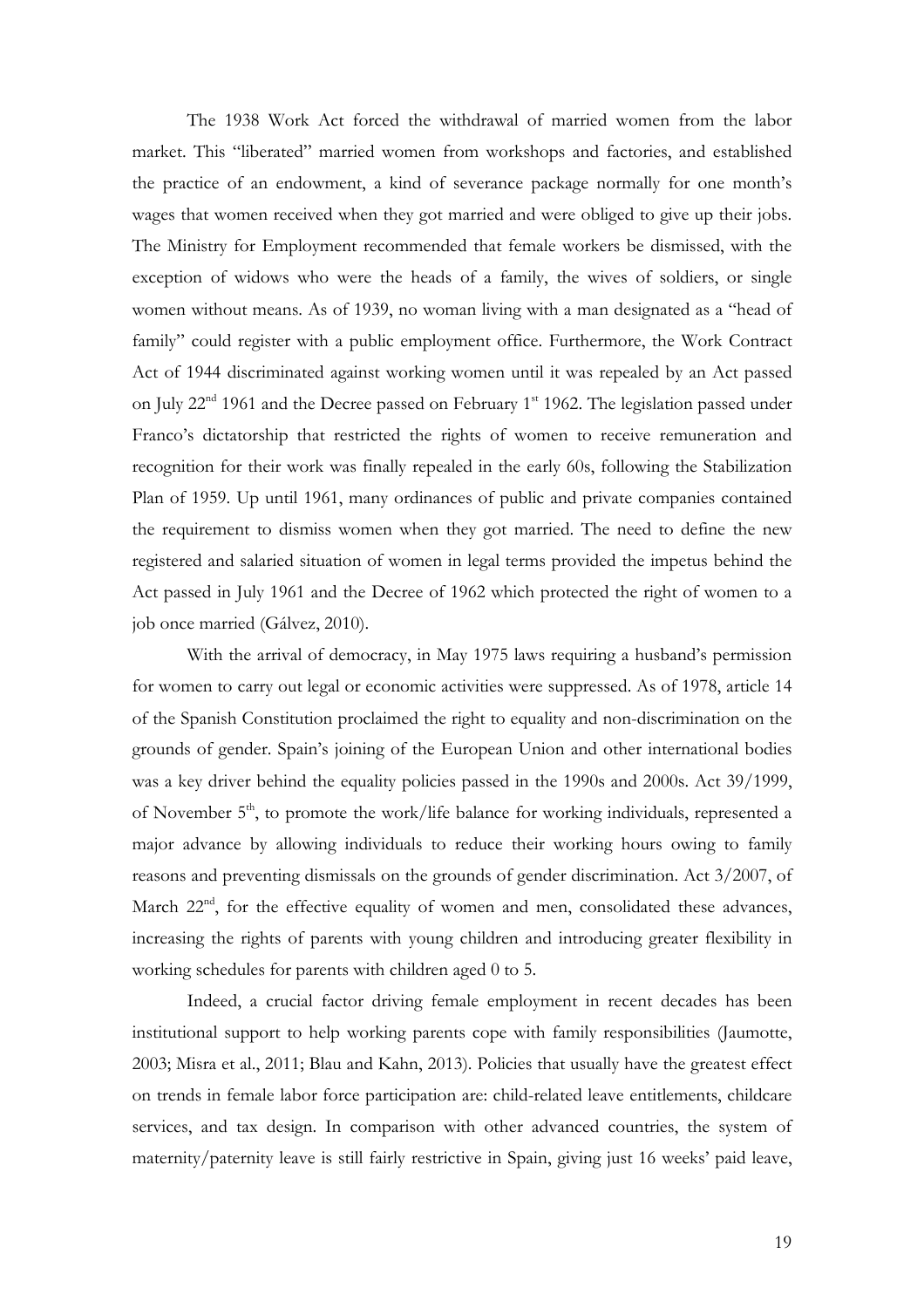half the average in OECD countries. With regard to childcare services, Figure 10 presents the significant and positive relationship between the provision of childcare services for children under 6 and the trend in FLFP.

## **Figure 10. Female labor force participation and proportion of children under age six enrolled in pre-school, Spain 1977-2013**



*Source: Author's own with data from the Labour Force Survey, Spanish Statistical Office and Non-tertiary statistics, Ministry of Education and Population Census.*

However, Spain still falls short of the OECD average in key policies to promote the work/life balance, such as the protection of and social spending for families, allocating just 1.2 % of its GDP to payments to families and children, in comparison with 2.2 % de of the OECD average. This meager level of public spending on provisions and services seriously hampers the possibilities for women to integrate fully into the labor market. As shown by Figure 11, social spending per capita in Spain presents the strongest positive relationship with the trend in FLFP out of all those analyzed. The data for time usage in Spain flag up a major lack of co-responsibility among men for unpaid household chores and caregiving, which are still chiefly assigned to women, even if they are participating in the labor market. Hence, the existence of public care services or other transfers as an essential aspect of social spending frees up particularly women's time to be able to participate in the labor market, although they are still a long way from doing so on an equal footing with men. The fact that the model of worker has been constructed on the basis of a worker who is free from caring duties, with flexibility in terms of working schedule and mobility, as males have historically been and many of whom still are today, means that people who are unable or unwilling to relinquish their involvement in caregiving find it hard to fit the mold imposed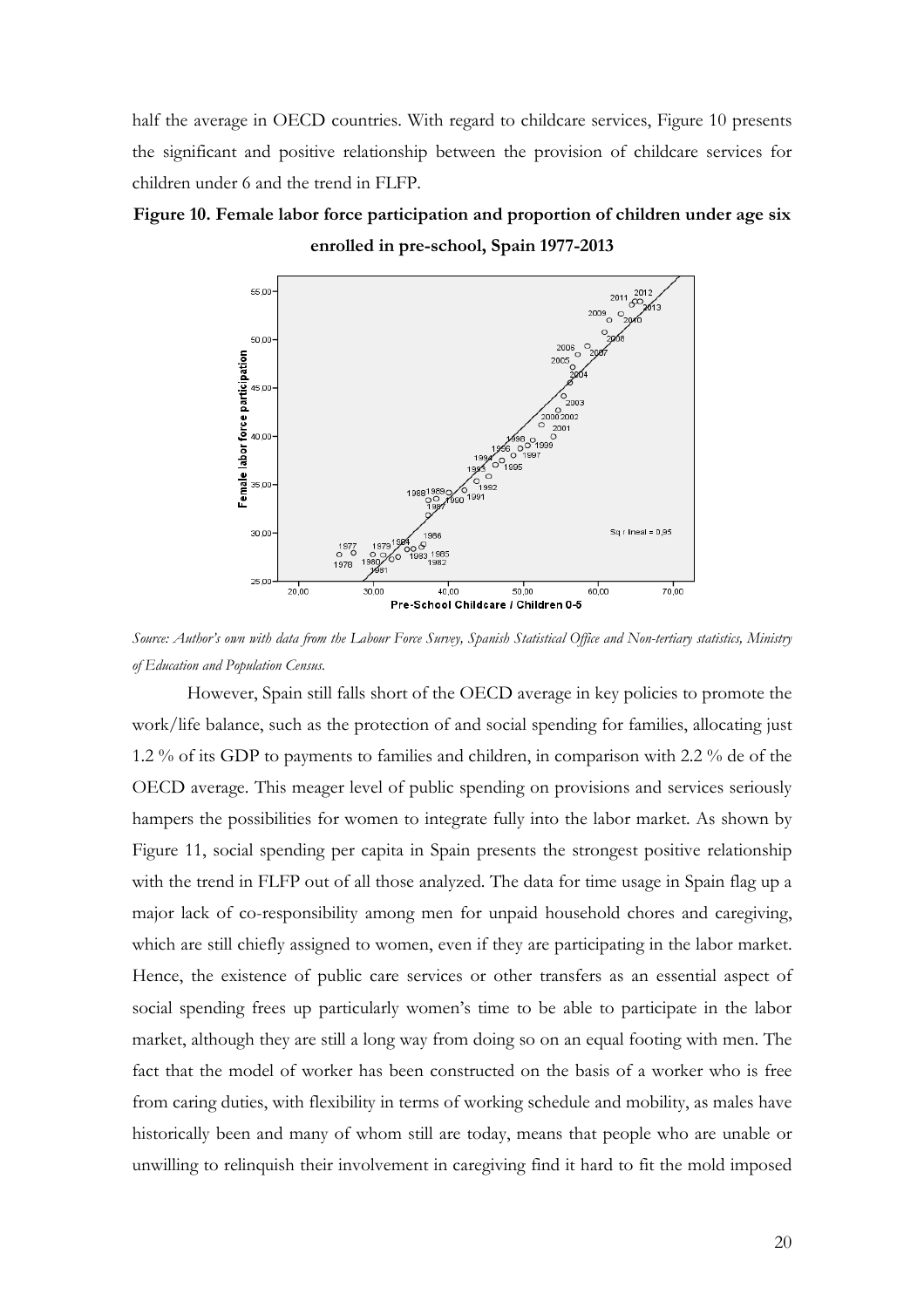historically by the male breadwinner family model. This also explains the negative impact of austerity measures on rates of FLFP (Gálvez and Rodríguez, 2015).

## **Figure 11. Female labor force participation and social expenditure per capita (PPP 2005 constant prices), Spain 1980-2013**



*Source: Author's own with data from the Labour Force Survey, Spanish Statistical Office and Spanish Central Bank.*

#### **4. Discussion/Conclusions**

A high female participation labor force rate is desirable on several grounds. Removing obstacles to FLFP, such as market failures and policy distortions, could lead to a higher level of welfare associated with the underutilization of women's skills and labor, gender equity, poverty reduction, and child well-being (Jaumotte, 2003). The increase in FLFP is one of the most significant global developments of recent decades. However, there are still remarkable cross-country differences and the determinants of its growing trend remain controversial.

This paper analyzed some of the main drivers of FLFP according to the literature. In terms of demand-side factors, the findings show the importance of economic tertiarization and the construction of the Welfare State, which replaced tasks carried out in the home with jobs in public or subsidized institutions. Globalization presents a positive but lesser relationship, although there was a clear turning point in the Spanish economy marked by the country's joining of the EU. Clearly, this not only involved a process of increasing trade openness in the Spanish economy but also a process of legal, institutional, and cultural modernization. As for the supply-side factors, the increase in human capital is closely related with FLFP, as are certain indicators of changes in Spanish families, especially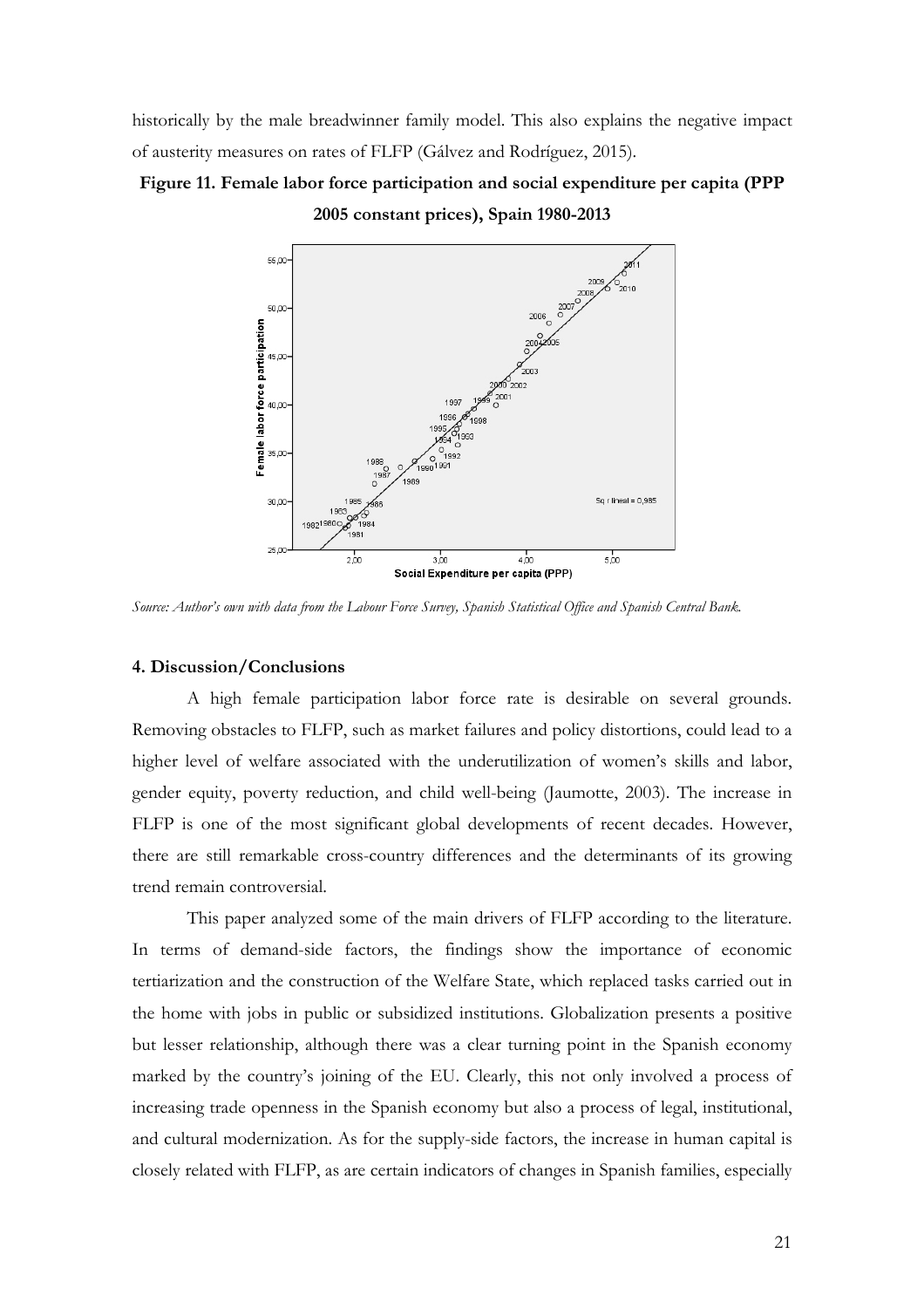the declining fertility rate and the drop in marriages. Furthermore, the institutional context is crucial to understanding the increase in the female labor force participation rate of recent decades in Spain. Equality and social policies also present a strong relationship with the impulse behind the female labor force.

Variations in policy and production regimes create contexts that determine how the labor market integrates women. Indeed, governments use different policy instruments to boost female employment and/or provide families with support. This leads to the enduring huge inequality in Spain in the distribution of household chores and caregiving duties, which is undermining the opportunities open to women in their professional and personal development. Currently, once other gender inequalities have been overcome in western countries, it is still one of the most important barriers to achieving full equality between women and men. The existing hierarchy in the use and utilization of time depending on the individual's gender also creates a hierarchy in the opportunities available to women and men to enjoy throughout their life.

In short, whereas the participation of men in the labor market presents a more constant evolution over time with little difference between countries with similar levels of wealth, female labor force participation has always been more sensitive to factors of supply, demand, and institutional changes, which explains the variations observed over time, such as the U-shaped curve discussed previously, or, above all, the differences between countries or regions of the same country. This article has analyzed the specific case of Spain, showing that the increase in female labor force participation can only be understood through the interaction of supply, demand, and institutional factors. In future research, it will be important to analyze regional differences, which are significant in Spain, reinforcing the importance of demand-side factors when explaining the historic evolution of female labor force participation and how these factors have acted as a catalyst for the necessary changes in supply factors, as well as in institutional factors and the cultural context.

#### **Bibliography**

ADDABBO, T.; RODRÍGUEZ-MODROÑO, P. and GÁLVEZ, L. (2015a): "Gender Differences in Labor Force Participation Rates in Spain and Italy under the Great Recession". *Revista de Economía Mundial* 41, pp. 21-42.

ADDABBO, T.; RODRÍGUEZ-MODROÑO, P. and GÁLVEZ, L. (2015b): "Young People Living as Couples. How Women's Labour Supply is Adapting to the Crisis. Spain as a Case Study". *Economic Systems* 39(1), pp. 27-42.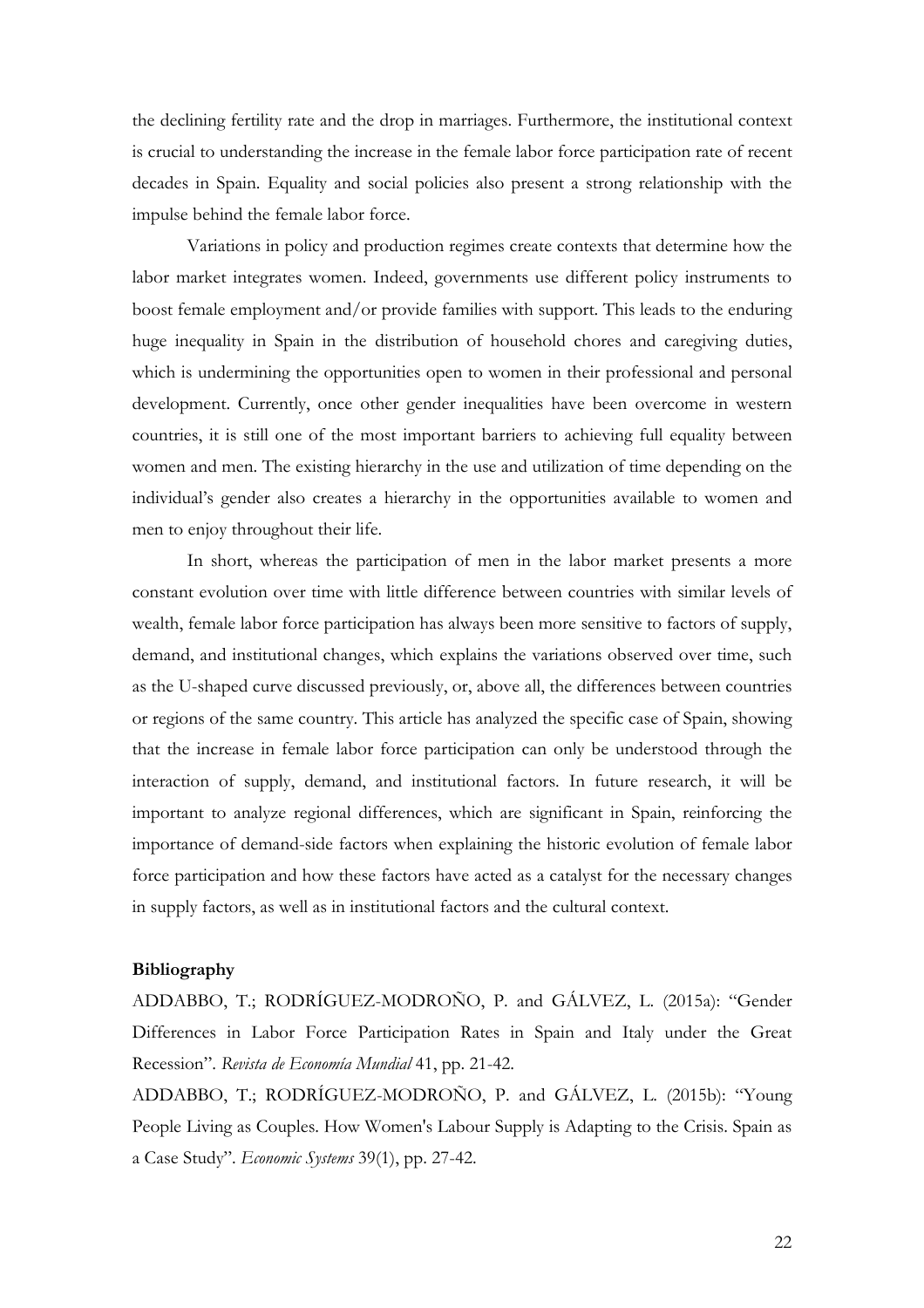ALONSO, M. and FURIÓ, E. (2007): "El papel de la mujer en la sociedad española". *Universidad de Valencia, Economía Aplicada - Grup d'Investigació - Economia, treball i territorio* 19.

ANXO, D., FAGAN, C., CEBRIAN, I. and MORENO, G. (2006): "Patterns of labour market integration in Europe: a life course perspective on time policies". *Socio-Economic Review* 5(2), pp. 233-60.

ARRAZOLA, M., DE HEVIA, J., MAULEÓN, I. and SÁNCHEZ, R. (2011): "Estimación del volumen de economía sumergida en España". *Cuadernos de Información Económica* 220, pp. 81-88.

BLAU, F., FERBER, M. and WINKLER, A. (2001): *The Economics of Women, Men, and Work* Upper Sadle River, New Jersey: Prentice Hall.

BLAU, F. and KAHN, L. (2013): "Female Labour Supply: Why is the US falling Behind?". *IZA Discussion Paper* No. 7140.

BORDERÍAS, C. (2013): "Revisiting Women's Labor Force Participation in Catalonia (1920–36)". *Feminist Economics* 19(4), pp. 224-242.

BOSERUP, E. (1970): *Women's Role in Economic Development*. London: Earthscan Publications Ltd.

CAMPS, E., CAMOU, M., MAUBRIGADES, S. and MORA-SITJA, N. (2007): "Globalization and wage inequality in South and East Asia, and Latin America: A gender approach". *Ideas Working paper*.

CARBONELL, M., GÁLVEZ, L. and RODRÍGUEZ-MODROÑO, P. (2014): "Género y cuidados: respuestas sociales e institucionales al surgimiento de la sociedad de mercado en el contexto europeo". *Áreas Revista internacional de Ciencias sociales* 33, pp. 17-33.

COMÍN, F. (2010): "Las fases históricas de la Seguridad Social en España (1900-2000)". *Revista de la historia de la economía y de la empresa* 4, pp.65-89.

DE HÉNAU, J., MEULDERS, S. and O'DORCHAI, S. (2010): "Maybe Baby: Comparing Partnered Women's Employment and Child Policies in the EU-15". *Feminist Economics* 16(1), pp. 43-77.

ESCARTÍN, J. (2003): "Producción dispersa, mercado de trabajo y economía sumergida: el calzado en Mallorca, 1830-1950", in C. Sarasúa and L. Gálvez (eds.) *¿Privilegios o eficiencia?: mujeres y hombres en los mercados de trabajo*. Alicante: Universidad de Alicante, pp. 307-334.

ESPING-ANDERSEN, G. ed. (2007): *Family Formation and Family Dilemmas in Contemporary Europe*. Bilbao: Fundación BBVA.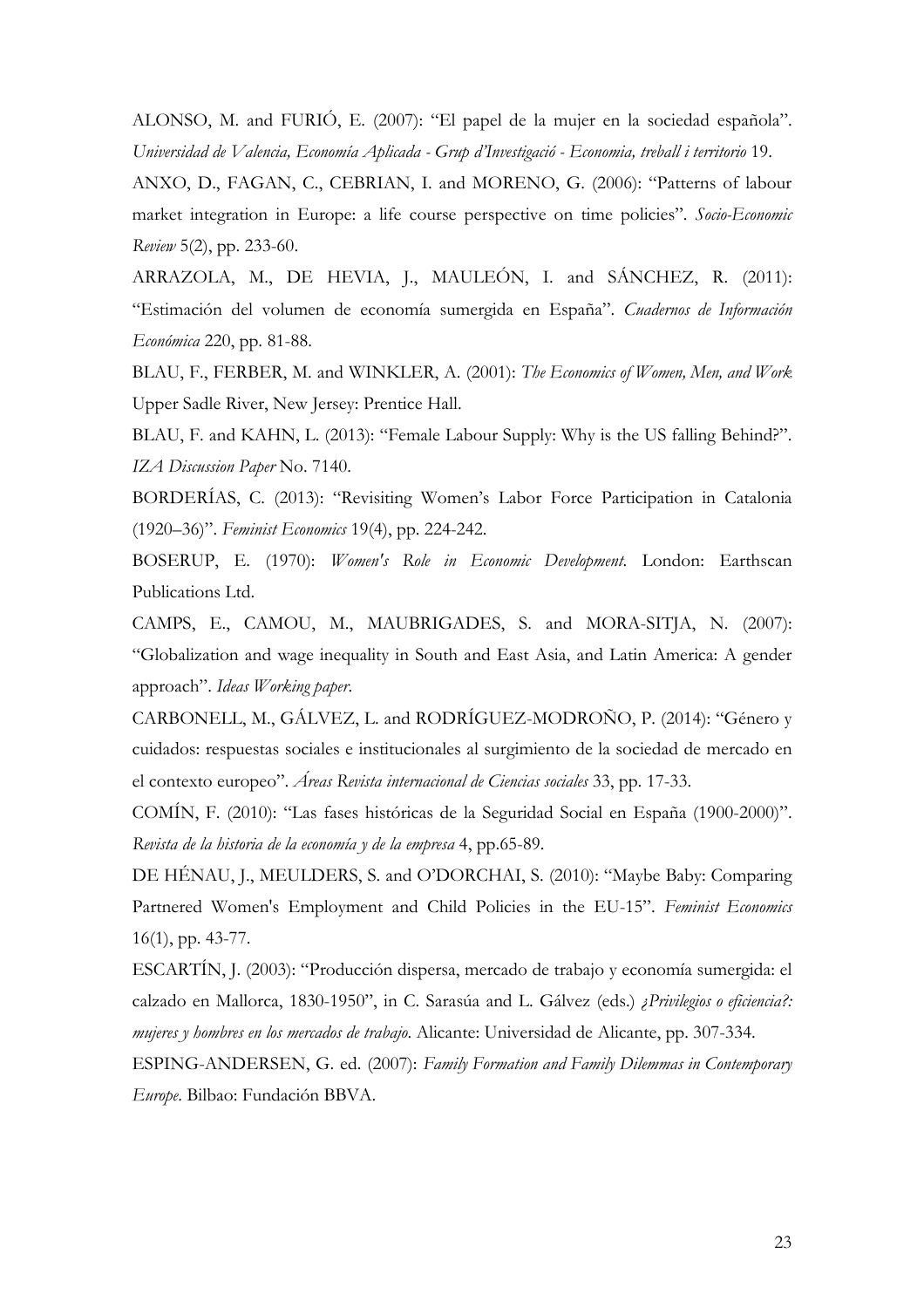GÁLVEZ, L. (1997): "Breadwinning Patterns and Family Exogenous Factors: the Tobacco Factory of Seville Workers during the Industrialisation Process (1887-1945)". *International Journal of Social History* 42(S5), pp. 87-128.

GÁLVEZ, L. (2010): "Paro sin seguro de desempleo: la lucha contra la desocupación durante el primer franquismo (1939-1961)". *Revista de la historia de la economía y de la empresa* 4, pp. 251-281.

GÁLVEZ, L. and FERNÁNDEZ, P. (2007): "Female Entrepreneurship in Spain during the Nineteenth and Twentieth Centuries". *Business History Review* 81, pp. 495-515.

GÁLVEZ, L. and RODRÍGUEZ-MODROÑO, P. (2006): "Rigidez y flexibilidad en los mercados de trabajo en la España del siglo XX. Una visión de largo plazo". *Temas Actuales de Economía* I-2005, pp.199-234.

GÁLVEZ, L. and RODRÍGUEZ-MODROÑO, P. (2013): "El empleo de las mujeres en la España democrática y el impacto de la Gran Recesión". *Áreas Revista Internacional de Ciencias Sociales* 32, pp. 105-123.

GÁLVEZ, L. and RODRÍGUEZ-MODROÑO, P. (2015): "Los retos de la crisis económica desde una perspectiva de género". *Gaceta Sindical* 24, pp. 111-25.

GÁLVEZ, L., RODRÍGUEZ-MODROÑO, P. and DOMÍNGUEZ-SERRANO, M. (2011): "Work and Time Use by Gender: A New Clustering of European Welfare Systems". *Feminist Economics* 17 (4), pp. 125-57.

GARCÍA, G. and RÓDENAS, C. (1999): "Mercado de trabajo", in J.L. García, J.A. Martínez and R. Myro (dirs.) *Lecciones de Economía Española*. Madrid: Civitas 4ª ed., pp. 277- 306.

GOLDIN, C. (1995): "The U-shaped female labour force function in economic development and economic history", en T.P. Schultz (ed.) *Investments in Women's Human Capital*. Chicago: University of Chicago Press.

GOLDSTEIN, J. R., SOBOTKA, T. and JASILIONIENE, A. (2009): "The End of "Lowest-Low" Fertility?". *Population and Development Review* 35(4), pp. 663-99.

HORRELL, S. and HUMPHRIES, J. (1995): "Women's labour force participation and the transition to the male-breadwinner family, 1790-1865". *The Economic History Review* 48 (1), pp. 89-117.

HUMPHRIES, J. (2010): *Childhood and Child Labour in the British Industrial Revolution*. Cambridge: Cambridge University Press.

HUMPHRIES, J. and SARASÚA, C. (2012): "Off the Record: Reconstructing Women's Labor Force Participation in the European Past". *Feminist Economics* 18(4), pp. 39-67.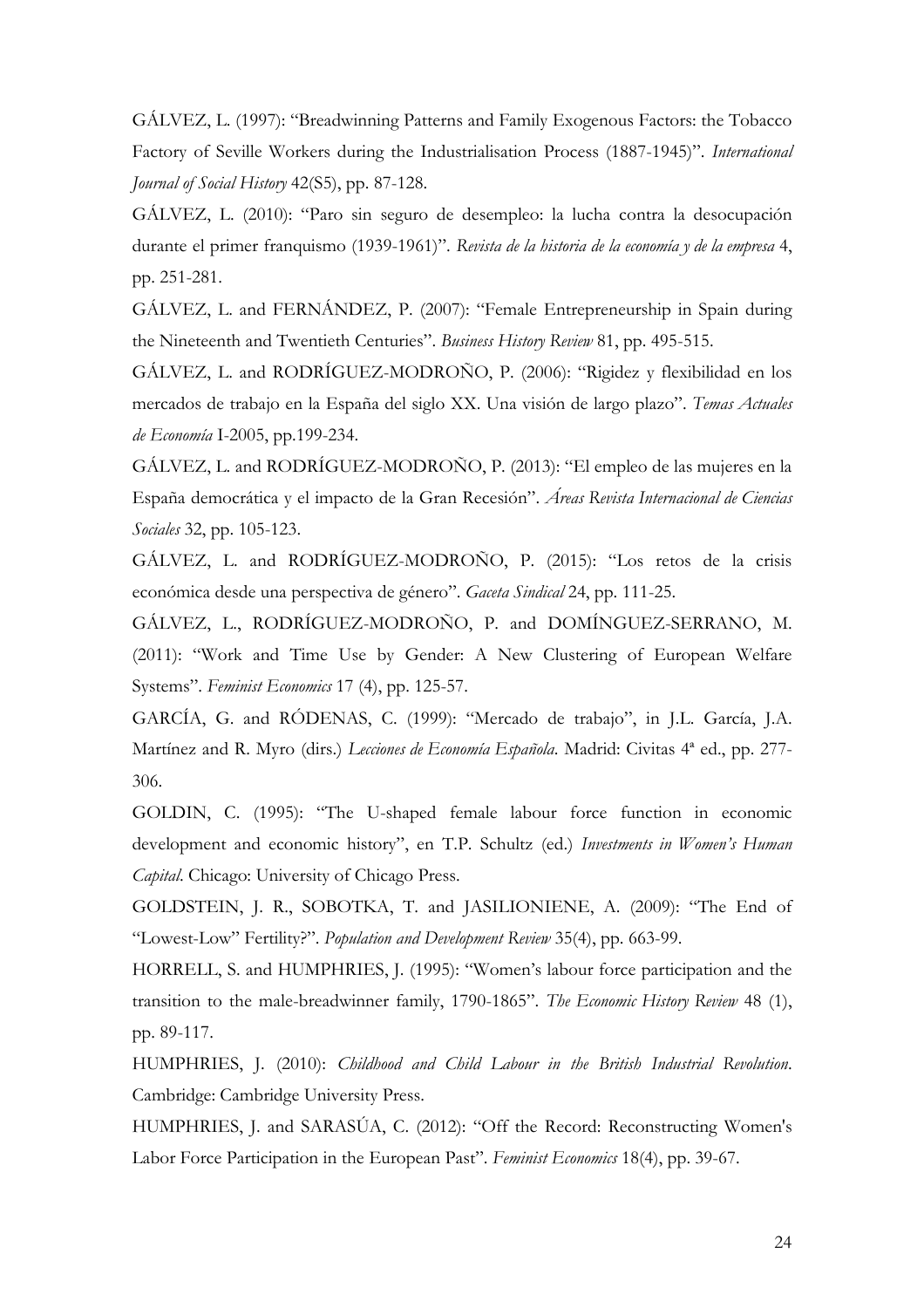IVERSEN, T. and ROSENBLUTH, F. (2010): *Women, Work and Politics. The Political Economy of Gender Inequality*. New Haven and London: Yale University Press.

IVIE (2010): "Capital humano y empleo en tiempos de crisis". *Capital humano* 118.

IVIE (2011): "Nuevas series de capital humano: una mirada histórica". *Capital humano* 124.

JAUMOTTE, F. (2003): "Female Labour Force Participation: Past Trends and Main Determinants in OECD Countries". *OECD Economics Department Working Papers* No. 376, OECD Publishing.

MICHAUD, P., TATSIRAMOS, K. (2009): "Fertility and female employment dynamics in Europe: the effect of using alternative econometric modeling assumptions". *Journal of Applied Econometrics* 26(4), pp. 641-68.

MISRA, J., BUDIG, M., and BOECKMANN, I. (2011): "Work-Family Policies and the Effects of Children on Women's Employment Hours and Wages". *Community, Work, and Family* 14(2), pp. 139-147.

MOLINERO, C. and SARASÚA, C. (2009): "Trabajo y niveles de vida en el Franquismo. Un estado de la cuestión desde una perspectiva de género", in C. Borderías (ed.) *La Historia de las mujeres: perspectivas actuales.* Barcelona: Icaria.

MURO, J., RAYMOND, J. L., TOHARIA, L. and URIEL, E. (1988): *Análisis de las condiciones de vida y trabajo en España*. Madrid: Secretaría de Estado de Economía, Ministerio de Economía y Hacienda.

NIELFA, G. (ed.) (2003): *Mujeres y Hombres en la España franquista: sociedad, economía, política, cultura*. Madrid: Instituto de Investigaciones Feministas and Universidad Complutense de Madrid.

OXFAM (2010): *Mujeres Migrantes andinas: contexto, políticas y gestión migratoria*. Intermon Oxfam: Santiago de Chile.

PISSARIDES, C., GARIBALDI, P., OLIVETTI, C., PETRONGOLO, B. and WASMER, E. (2003): "Women in the Labour Force: How Well is Europe Doing?". Fifth European Conference of the Fondazione Rodolfo De Benedetti.

SARASÚA, C. and GÁLVEZ, L. (eds.) (2003): *¿Privilegios o eficiencia? Mujeres y hombres en los mercados de trabajo*. Alicante: Universidad de Alicante.

THÉVENON, O. (2009): "Increased Women's Labour Force Participation in Europe: Progress in the Work-Life Balance or Polarization of Behaviours?". *Population* 64(2), pp. 235-72.

THÉVENON, O. (2013): "Drivers of Female Labour Force Participation in the OECD". *OECD Social, Employment and Migration Working Papers No. 145*, OECD Publishing.